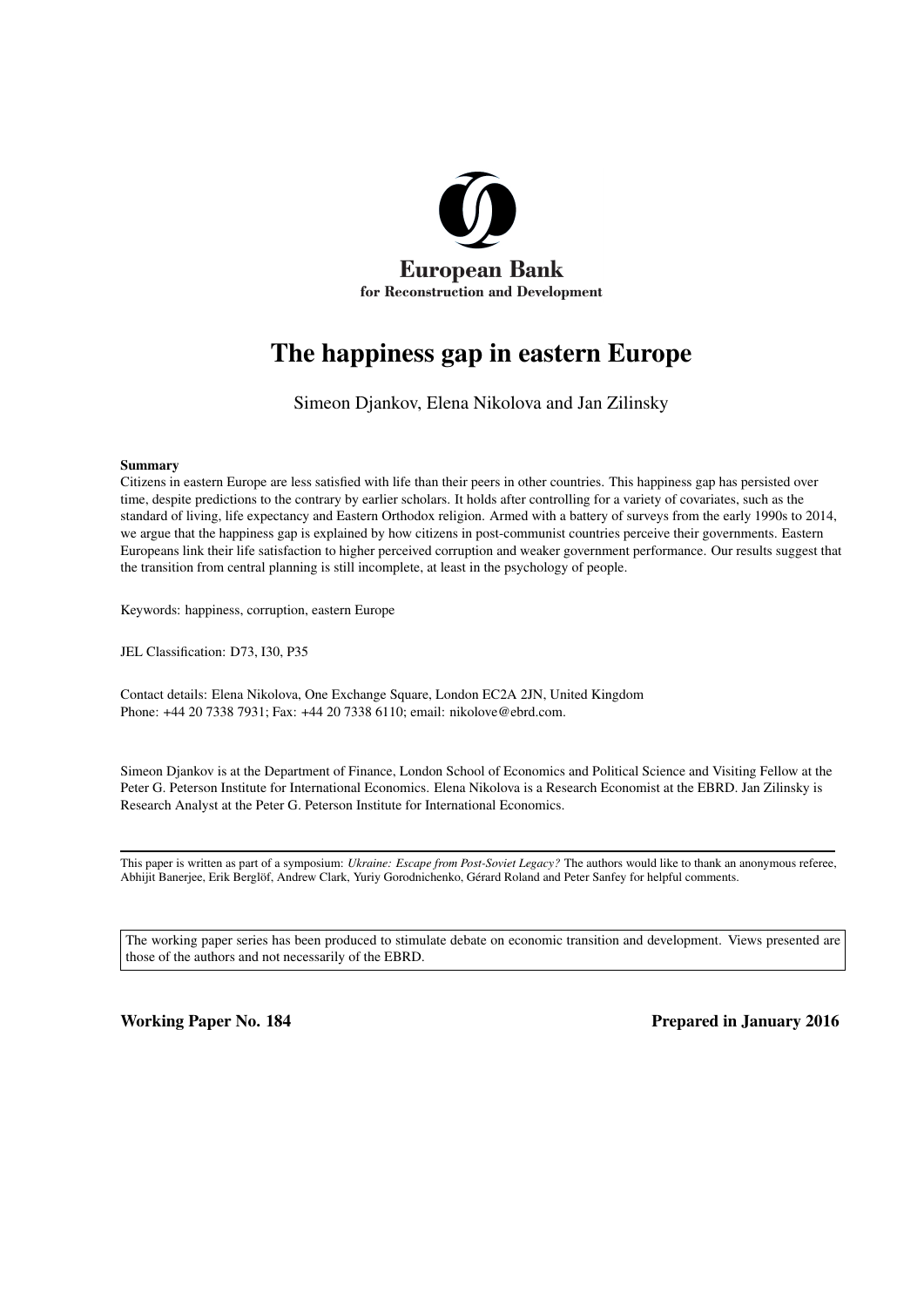# 1 Introduction

How do large-scale economic and political transformations, such as the collapse of communism in the former Soviet bloc, affect perceived welfare? Along many dimensions, the transition process can be deemed a success. Most countries in the region have experienced sustained economic growth since the mid-1990s, many have become fully fledged democracies (and some have become members of the European Union), and technological advancement and freedom to travel abroad have improved living standards tremendously. Not everyone has fared well, however: in Ukraine PPP-adjusted GDP per capita decreased from US\$ 10,490 in [1](#page-1-0)990 to US\$ 8,267 in 2014.<sup>1</sup> Could this disparity in economic performance explain the dip in happiness experienced by some of the post-communist countries?

The answer seems to be negative: income gains in the post-communist region have failed to translate into convergence in life satisfaction. Although scholars have acknowledged that transition has been an unhappy process (for example, [Guriev and Zhuravskaya, 2009\)](#page-18-0), the expectation was that economic and political reform would eventually be rewarded. This prophecy has not come true yet: for example, Ukraine and Russia are consistently found near the bottom of rankings of life satisfaction, with scores lower than those of countries like Bangladesh and Senegal. Armenians, Bulgarians, Georgians, Moldovans and Serbians are less happy than Peruvians and Indians. Hungarians are less happy than Kosovans and Mongolians. Why, then, as economic advancements are materialising for most countries, are the psychological benefits lagging behind?

In this paper, we tackle this question by building a comprehensive time series of four different surveys covering 82 countries from the early 1990s to 2014. Our analyses confirm that post-communist economies are systematically unhappier than their advanced *and* developing counterparts in the rest of the world. This happiness gap holds even after accounting for a variety of factors, such as the log of per capita income, life expectancy and Eastern Orthodox religion. In fact, we find that the income-satisfaction gradient is similar for transition and non-transition countries. Moreover, while the happiness gap did narrow somewhat between 1990 and the early 2000s, it has stayed remarkably persistent throughout the whole transition period.

Since cross-country regressions may suffer from endogeneity and data heterogeneity, we complement our analyses with individual-level regressions from the second round of the Life in Transition Survey (LiTS), conducted in 2010 by the EBRD and the World Bank. In addition to having the most comprehensive coverage of the transition region (29 countries), the survey also includes Turkey and five western European comparators. As a second check on our results, we combine a new *objective* index of municipal corruption in Bulgaria (collected by [\(Nikolova and Marinov, 2015\)](#page-18-1) and covering the period 2004-05) with individual data from the first round of the LiTS (completed in 2006). However, just as in earlier work, an important caveat is that while surveys can tell us a lot about average differences and which factors weaken or even eliminate empirical regularities, the relationships studied in this paper are less likely to yield causal interpretation.

Our explanation focuses on the importance of perceived corruption and government performance for life satisfaction in eastern Europe. This result fits the Ukrainian case particularly well, since the country is consistently ranked among the most corrupt in the world. Accounting for political corruption and quality of governance eliminates the gap in subjective well-being completely in our cross-country regressions, while including variables capturing government performance and the importance of political connections and breaking the law reduces it substantially when we look at individual-level data. At the same time, we find

<span id="page-1-0"></span><sup>&</sup>lt;sup>1</sup>The data are in constant international 2011 dollars. See http://data.worldbank.org/indicator/NY.GDP.PCAP.PP.KD.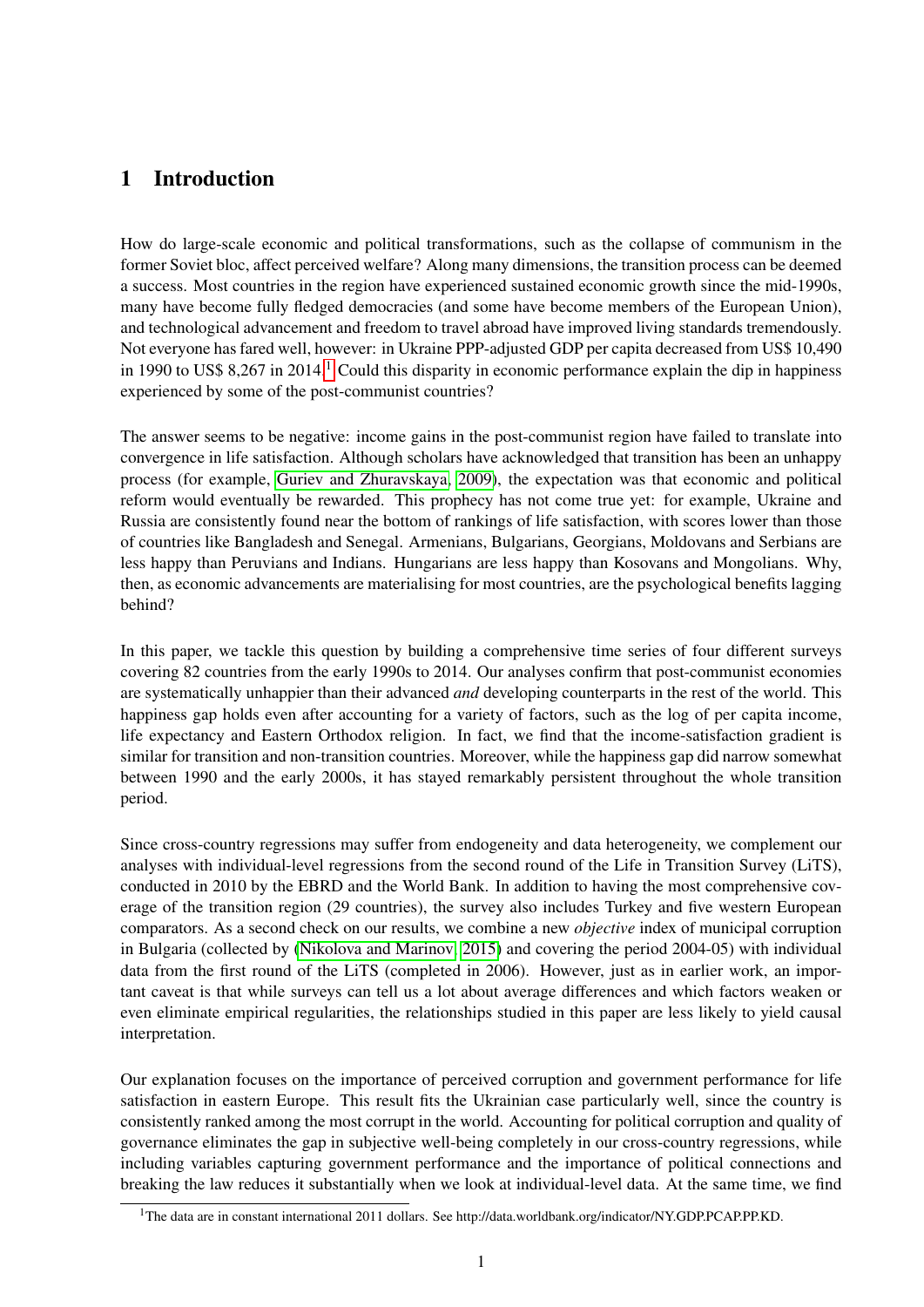that perceived corruption in various *public* services has little effect on life satisfaction both in our crosscountry and individual-level regressions. These findings suggest that while eastern Europeans have grown used to tolerating petty bribery, they are more strongly affected by government efficiency and political corruption.

Furthermore, our results indicate that eastern Europeans are unhappier not because they are more likely to internalise government behaviour, but because they have experienced more corruption and poor governance relative to their peers in western Europe. This is salient in countries such as Ukraine, as in many (even democratic) transition countries elites associated with the former communist regime have not only remained in power, but have also used their political connections to amass considerable wealth [\(Aslund and Djankov,](#page-17-0) [2014;](#page-17-0) [Shleifer, 1997\)](#page-18-2).

We also find that Eastern Orthodox religion explains around 30 per cent of the happiness gap. This suggests that large-scale economic and political changes may be particularly salient for declining life satisfaction in countries with a large Eastern Orthodox population, including Belarus, Bulgaria, Georgia, FYR Macedonia, Moldova, Montenegro, Romania, Russia, Serbia and Ukraine. We hypothesise that the negative effect of a large Eastern Orthodox population on happiness may be due to the emphasis of this religion on fasting, reflection and prayer.

Our work relates to three strands of the literature. First, our findings resonate with the extensive literature on the link between income, economic growth and life satisfaction [\(Clark et al., 2008;](#page-17-1) [Deaton, 2008;](#page-17-2) [East](#page-17-3)[erlin, 1995;](#page-17-3) [Stevenson and Wolfers, 2008\)](#page-19-0). Second, a smaller but growing literature has studied how life satisfaction is affected by economic and political changes in eastern Europe [\(Easterlin, 2009;](#page-17-4) [Guriev and](#page-18-0) [Zhuravskaya, 2009;](#page-18-0) [Sanfey and Teksoz, 2007\)](#page-18-3), China [\(Easterlin et al., 2012;](#page-17-5) [Graham et al., 2015\)](#page-18-4), Latin America [\(Graham and Lora, 2010\)](#page-18-5) and Africa [\(Graham and Nikolova, 2013\)](#page-18-6). And third, we contribute to a rich literature on the consequences of corruption for welfare [\(Bertrand et al., 2007;](#page-17-6) [Mauro, 1995;](#page-18-7) [Pande](#page-18-8) [and Olken, 2012;](#page-18-8) [Rose-Ackerman, 1999;](#page-18-9) [Shleifer and Vishny, 1994\)](#page-18-10).

Our contribution to previous work is four-fold. First, the paper highlights the fact that economic and political transitions may have persistent effects that go beyond objective well-being and democracy. This is important in view of the renewed attention to the question of benefits from transition not only in Ukraine, but also as a warning to other countries undergoing reform in Africa, Asia and Latin America. Second, understanding the trends in subjective life evaluation is particularly salient in emerging countries such as Ukraine, as signs of reform backlash bring into question the sustainability of pro-growth policies and the resilience of young economic and political institutions.[2](#page-2-0) Third, our results imply that corruption and poor government performance may have overarching consequences for both objective welfare (reflected in standard economic indicators) as well as subjective well-being.<sup>[3](#page-2-1)</sup> And finally, the study brings evidence on the importance of counterfactuals: apparently citizens in eastern Europe evaluate improvements in their well-being not only relative to themselves and to others in the past, but also relative to other countries [\(Becchetti et al., 2013;](#page-17-7) [Ljungqvist and Uhlig, 2000\)](#page-18-11).

The rest of the paper is organised as follows. The next section puts the paper in the context of the broader literature. Section [3](#page-5-0) describes the data, section [4](#page-10-0) presents the results, section [5](#page-15-0) conducts robustness checks, and section [6](#page-16-0) concludes.

<span id="page-2-0"></span><sup>&</sup>lt;sup>2</sup>On reform fatigue in the transition region, see [Aslund and Djankov](#page-17-0) [\(2014\)](#page-17-0); [Denisova et al.](#page-17-8) [\(2010,](#page-17-8) [2012\)](#page-17-9).

<span id="page-2-1"></span><sup>&</sup>lt;sup>3</sup>See [Banerjee et al.](#page-17-10) [\(2012\)](#page-17-10) for a discussion on the social psychology of corruption.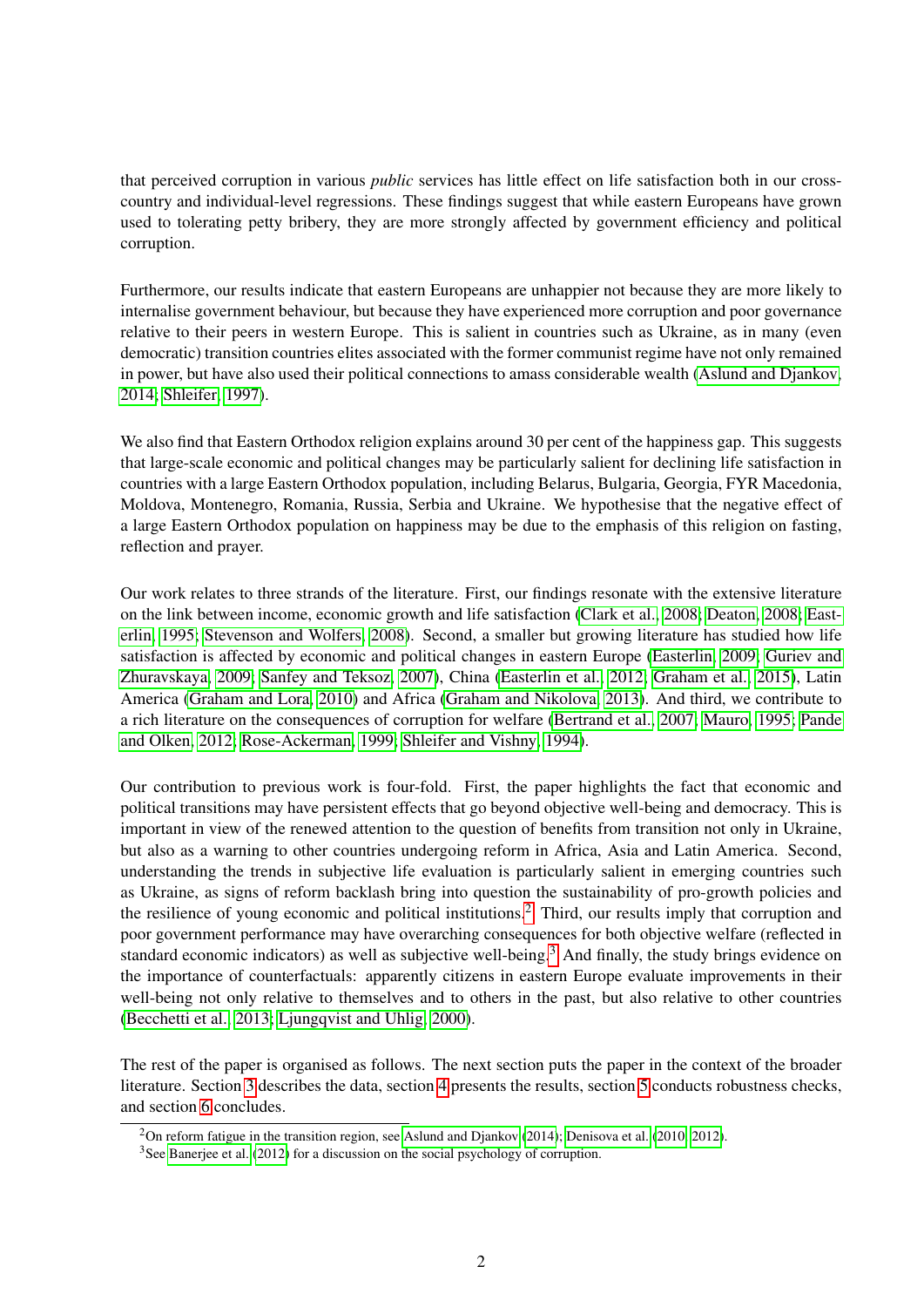### 2 Previous literature

A large literature has looked at the determinants of subjective well-being in both advanced and developing countries. The growing interest in this topic has been driven by extensive evidence that surveys of life satisfaction can generally yield meaningful and consistent measures of people's welfare [\(Clark and Senik,](#page-17-11) [2011;](#page-17-11) [Nikolova and Sanfey, 2014\)](#page-18-12). Research on life satisfaction has also been utilised by policy-makers, for example by the OECD which routinely produces cross-country measures of happiness.[4](#page-3-0)

Much of the discussion in the existing literature has focused on the importance of income. A body of early work claimed that average income is not related to subjective well-being across countries and within individual countries over time. At the same time, cross-sectional within-country results seemed to suggest that the two variables are positively correlated [\(Easterlin, 1995;](#page-17-3) [Layard, 1980\)](#page-18-13). Scholars have tried to reconcile these findings by stressing the importance of relative income comparisons to others or to oneself in the past [\(Clark et al., 2008\)](#page-17-1). However, recent research has shown that income and happiness are related both in the time series and in the cross-section, but that this relationship is log-linear, rather than simply linear, as hypothesised by the earlier literature [\(Deaton, 2008;](#page-17-2) [Stevenson and Wolfers, 2008\)](#page-19-0).<sup>[5](#page-3-1)</sup>

One implication of this literature is that life satisfaction should rise as personal incomes grow, both within and across countries. However, an important puzzle relates to countries which have undergone large-scale economic transformation, such as those in Africa, China or the former communist bloc. Despite sustained economic growth and a large improvement in living conditions, life satisfaction in these countries has stagnated.

Different explanations for the existence of this happiness gap have been proposed. In China, [Easterlin et al.](#page-17-5) [\(2012\)](#page-17-5) show that, just like in eastern Europe, happiness declined considerably between 1990 and 2005 (with some recovery by 2010) despite strong economic growth. This was due to rising unemployment, dissolution of the social safety net, and growing inequality. [Graham et al.](#page-18-4) [\(2015\)](#page-18-4) find that those Chinese who lack security or have long working hours and high workforce stress are particularly unhappy, with similar patterns for the case of mental health. In Africa, [Graham and Nikolova](#page-18-6) [\(2013\)](#page-18-6) demonstrate that while information technology and financial inclusion tools such as mobile banking have increased general well-being, they are also a source of stress and anger for some groups. In the cross-country setting, [Deaton](#page-17-2) [\(2008\)](#page-17-2) shows that higher growth is associated with *lower* life satisfaction on average, something which [Graham and Lora](#page-18-5) [\(2010\)](#page-18-5) have labelled the "paradox of unhappy growth".

In the post-communist world, citizens are unhappy because transition brought about: (1) unfairness and inequality; (2) deterioration of public goods; (3) income volatility and increased uncertainty; and (4) changes in aspiration levels [\(Guriev and Zhuravskaya, 2009\)](#page-18-0).<sup>[6](#page-3-2)</sup> [Sanfey and Teksoz](#page-18-3) [\(2007\)](#page-18-3) also stress the negative link between inequality and happiness in post-communist countries, as well as the role of incomplete marketoriented reforms. [Inglehart et al.](#page-18-14) [\(2008\)](#page-18-14) argue that the collapse of communism may have left a spiritual

<span id="page-3-0"></span><sup>&</sup>lt;sup>4</sup>See also [Stiglitz et al.](#page-19-1) [\(2009\)](#page-19-1). We use happiness, subjective well-being and life satisfaction interchangeably, although arguably life satisfaction is related to an overall life evaluation, while happiness is more experiential.

<span id="page-3-1"></span><sup>5</sup>[Deaton](#page-17-2) [\(2008\)](#page-17-2) uses a country-level panel built from the Gallup World Poll surveys. [Stevenson and Wolfers](#page-19-0) [\(2008\)](#page-19-0) conduct both cross-country and within-country analyses and, in addition to the Gallup data, utilise the World Values Survey, the Pew Global Attitudes Survey, the Eurobarometer Survey (for Europe only), and separate surveys for Japan and the United States.

<span id="page-3-2"></span><sup>&</sup>lt;sup>6</sup>Similarly, [Easterlin](#page-17-4) [\(2009\)](#page-17-4) argues that loss aversion is important: stagnating labour market conditions and a deteriorating social safety net are responsible for the lack of recovery in life satisfaction in the transition region. An aversion to uncertainty is observed even in advanced market economies: using a survey of more than 20,000 workers in Spain, [Guzi and de Pedraza Garca](#page-18-15) [\(2015\)](#page-18-15) document a negative correlation between subjective well-being and job insecurity. While [Blanchflower and Freeman](#page-17-12) [\(1997\)](#page-17-12) document that acceptance of pay differentials across professions rose in the early 1990s in Hungary and Poland, [Grosfeld and Senik](#page-18-16) [\(2010\)](#page-18-16) show that tolerance of inequality actually decreased in Poland in the late 1990s.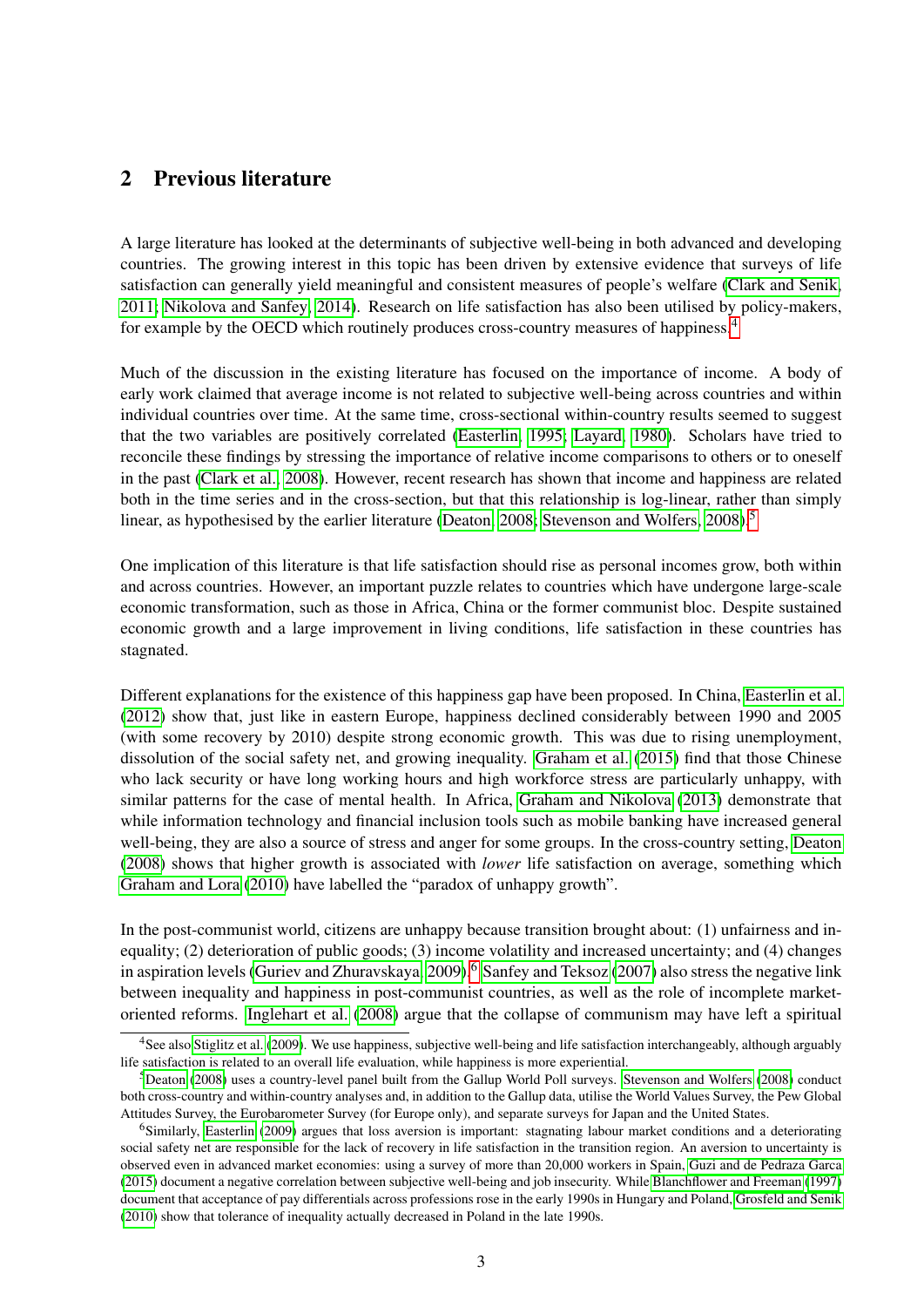vacuum, as belief in the communist ideology may have been akin to religious observance. More generally, scholars predicted that this happiness gap would recover as transition countries catch up economically to their Western peers.

In this paper, we build on this earlier work by answering two questions. First, has the life satisfaction gap between transition and non-transition countries narrowed over time? And second, if the gap has not closed, what could explain its persistence? At first sight, the answers to these questions are ambiguous. On the one hand, we may expect that those in the former Eastern bloc have become more sanguine, as they adapted to the volatility, competitive pressures, and other less desirable aspects of market economies. In addition, life satisfaction may have increased as incomes in transition economies have grown considerably. On the other hand, unpleasant memories and disappointments with the initial (and in many countries still incomplete) transition process may have persisted, highlighting the psychological costs of large-scale transformations.[7](#page-4-0) We tackle these questions in the remainder of the paper.

<span id="page-4-0"></span><sup>&</sup>lt;sup>7</sup>Recent evidence from Germany [\(Pfeifer and Petrunyk, 2015\)](#page-18-17) shows that the East-West satisfaction gap within the country has persisted, even accounting for differences in income and unemployment. Our paper explores the happiness gap across countries.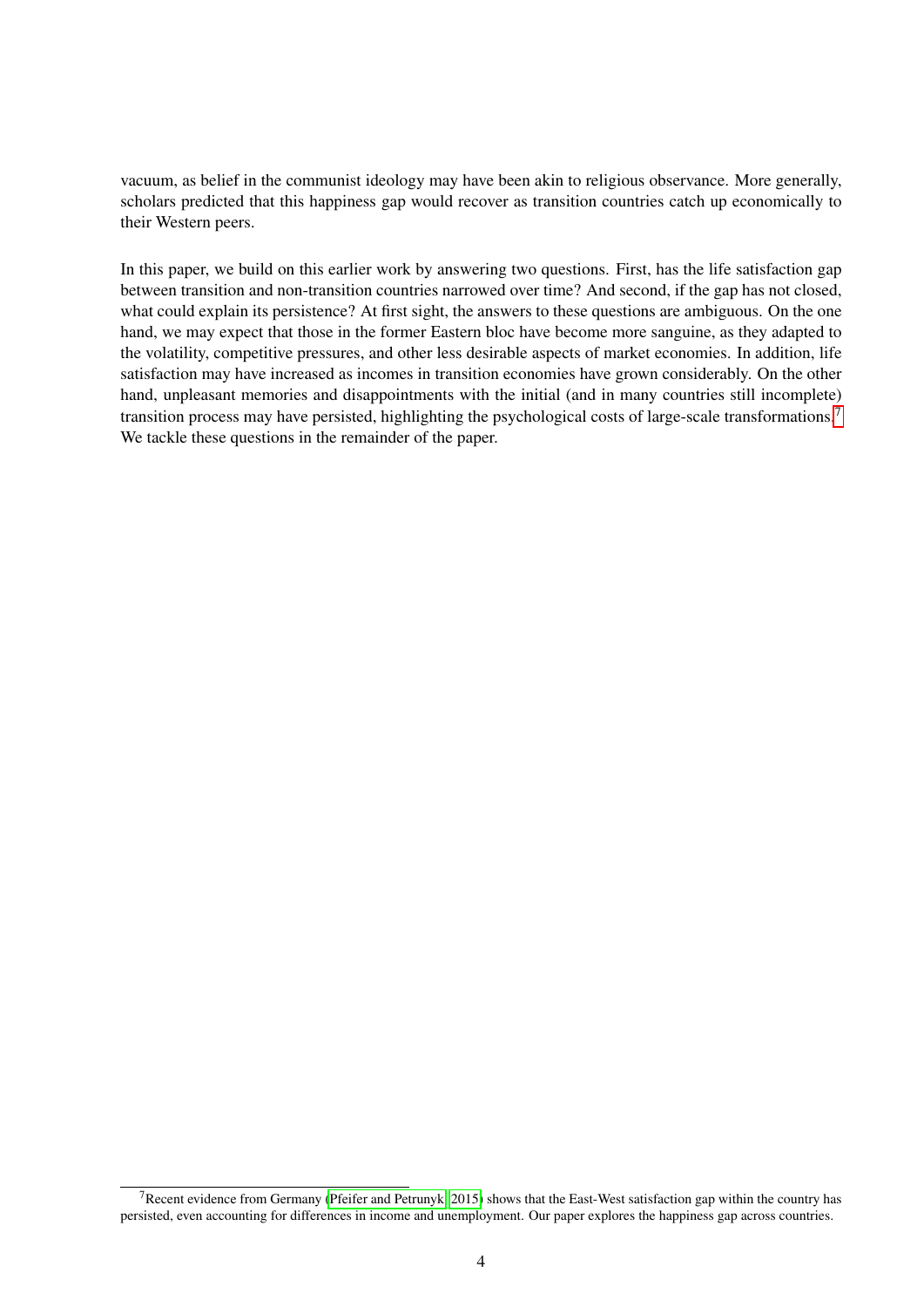### <span id="page-5-0"></span>3 Data

Our analysis exploits four complementary data sets which jointly cover the period from the early 1990s until 2014, with the majority of observations from the post-2004 period. We describe each of the data sets briefly below, and Table [1](#page-23-0) provides more details on the countries and years covered.

#### 3.1 Pew

Our data come from the Pew Global Attitudes Survey, a nationally representative survey administered since 2001 by the Pew Research Center. Sample sizes range between 700 and 1,500 interviews per country, with 1,000 interviews the most common sample size. The survey covers between 5 and 42 countries per year. The interviews are conducted both by telephone and face-to-face. Telephone surveys use the random digit dialling methodology, and employ three different sampling patterns, depending on landline and cellphone use in a particular country: (1) cell and landline; (2) cell only; and (3) landline only. Face-to-face surveys use random samples based on multi-stage, cluster designs. In particular, large territorial units (similar to states or counties in the United States) are selected first, followed by a selection of smaller territorial units, and finally city blocks or villages. At the latter stage, interviewers visit a selection of addresses, either selected randomly from a list or following a random walk. At each address, adult respondents are selected randomly.

#### 3.2 Eurobarometer

We also make use of the Eurobarometer, a nationally representative survey conducted since 1973 by the European Commission. The survey includes approximately 1,000 face-to-face interviews per member state (with the exception of Germany (1,500 interviews), Luxembourg (500 interviews), and the United Kingdom (1,300 interviews, including 300 in Northern Ireland)). It is conducted between two and five times a year. The Eurobarometer survey follows a multi-stage, random probability sample design. In the first stage, primary sampling units, stratified by region (following the EU NUTS classification system) and level of urbanity, are selected with a probability proportional to size. In the second stage, a cluster of addresses is selected from each sampled primary sampling unit, using standard random route procedures, beginning with an initial address selected at random. In each household, an adult respondent is then selected by a random procedure, such as the first birthday method. Up to two recalls are made to obtain an interview with the selected respondent.

#### 3.3 European Values Study

The European Values Study, first conducted in 1981, is a nationally representative longitudinal survey carried out under the responsibility of the European Values Study Foundation. The fourth wave (completed in 2008) covered 47 European countries and regions and 70,000 respondents using face-to-face interviews. A representative multi-stage or stratified random sample of the adult population of the country aged 18 and older was used (except Armenia (15+) and Finland (18 to 74)). 1,500 respondents per country were interviewed, except Northern Cyprus and Northern Ireland (500), Iceland (808), Cyprus (1,000), Ireland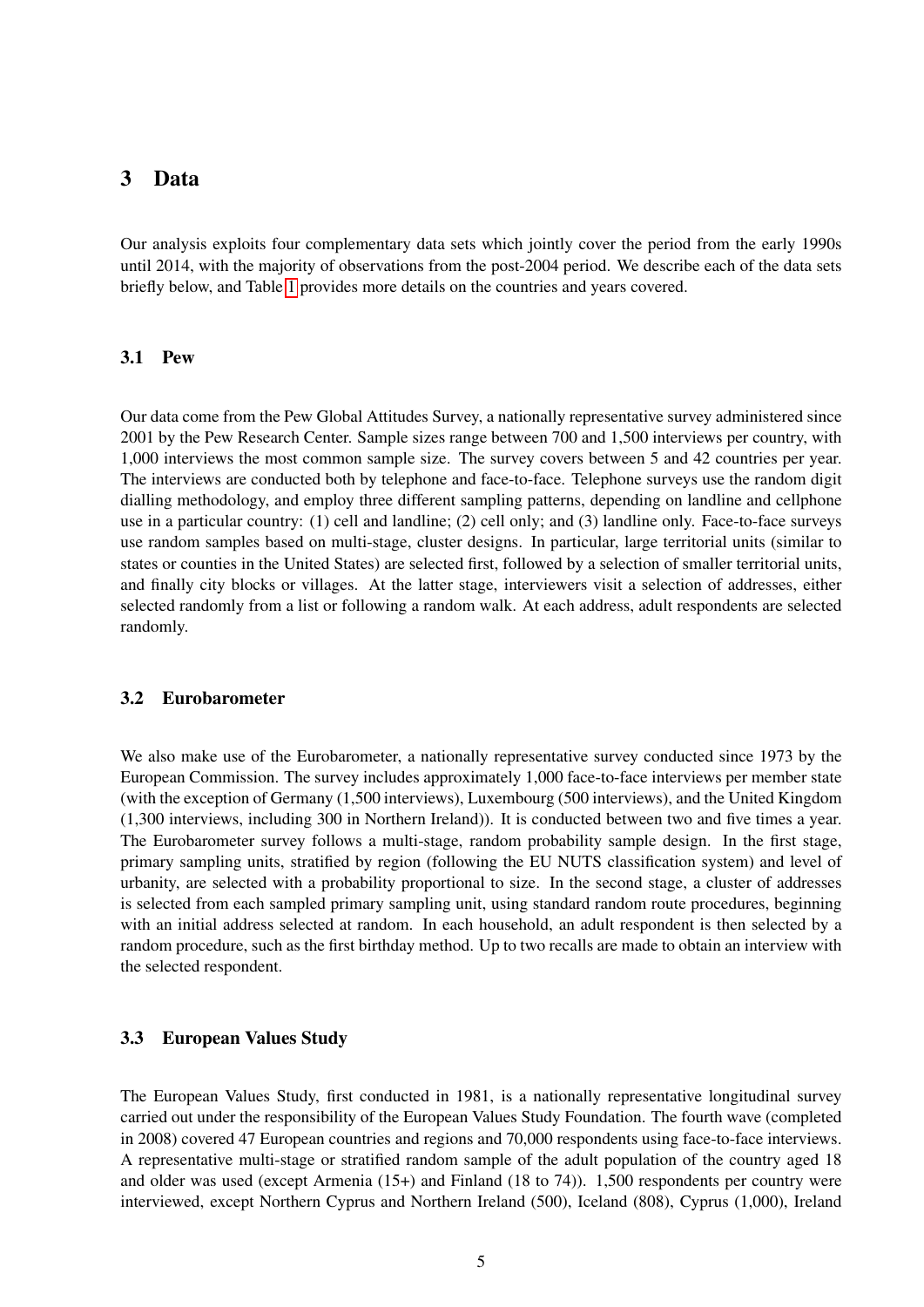(1,013), Norway (1,090), Finland (1,134), Sweden (1,187), Switzerland (1,272), France (random sample of 1,501 and two additional quota samples: 1,570) and Germany (diproportional sample of 1,004 in the former East Germany and 1,071 in the former West Germany).

#### 3.4 Life in Transition Survey

The Life in Transition Survey (LiTS) is a nationally representative survey which covers 29 post-communist countries.<sup>[8](#page-6-0)</sup> It was conducted by the EBRD and the World Bank in 2006 and 2010. In 2010 the survey also included for comparison purposes five western European countries (France, Germany, Italy, Sweden, United Kingdom) and Turkey. Respondents (aged 18 and above) were drawn randomly, using a twostage sampling method with primary and secondary sampling units. The primary sampling units were electoral districts, polling station territories, census enumeration districts or geo-administrative divisions. Each country had a minimum of 50 primary sampling units with each primary sampling unit containing around 20 responding households (for a total of approximately 1,000 observations), with the exception of Russia, Ukraine, Uzbekistan, Serbia and Poland (in the 2010 wave only, where 75 primary sampling units containing around 20 responding households each were drawn, for a total of approximately 1,500 observations).

The head of the household or another knowledgeable household member answered the Household Roster and questions about housing and expenses. All other modules<sup>[9](#page-6-1)</sup> were answered by a randomly drawn adult (over 18 years of age) from the household with no substitutions possible, using a minimum of three repeat visits if an interview could not be conducted. When running specifications with individual-level data from the LiTS, we supplement the survey data with external data on the geographic characteristics of primary sampling units from [Nikolova and Simroth](#page-18-18) [\(2015\)](#page-18-18) (latitude, longitude and altitude, where the latter is only available for the 2010 data). The availability of such geo-referenced data on the precise location of each respondent, along with the inclusion of all transition countries (except Turkmenistan), are the two major strengths of the LiTS as compared with the other surveys in our sample.

### 3.5 Dependent variable

We construct our dependent variable using answers to the following survey questions:

- Pew: *"Here is a ladder representing the ladder of life. Suppose the top of the ladder represents the best possible life for you and the bottom, the worst possible life. On which step of the ladder do you feel you personally stand at the present time?"*, with answer options from 1 to 10.
- Eurobarometer: *"On the whole, are you very satisfied, fairly satisfied, not very satisfied, or not at all satisfied with the life you lead?"*, with answer options very satisfied (1); fairly satisfied (2); not very satisfied (3) and not at all satisfied (4).

<span id="page-6-0"></span><sup>8</sup>These are Albania, Armenia, Azerbaijan, Belarus, Bosnia and Herzegovina, Bulgaria, Croatia, Czech Republic, Estonia, Georgia, Hungary, Kazakhstan, Kyrgyz Republic, Latvia, Lithuania, FYR Macedonia, Moldova, Mongolia, Poland, Romania, Russia, Serbia, Slovak Republic, Slovenia, Tajikistan, Ukraine, Uzbekistan, Kosovo (2010 only) and Montenegro.

<span id="page-6-1"></span><sup>9</sup>For instance, in the 2010 wave, the other modules are: Attitudes and Values; Climate Change; Labour, Education and Entrepreneurial Activity; Governance; and Miscellaneous Questions.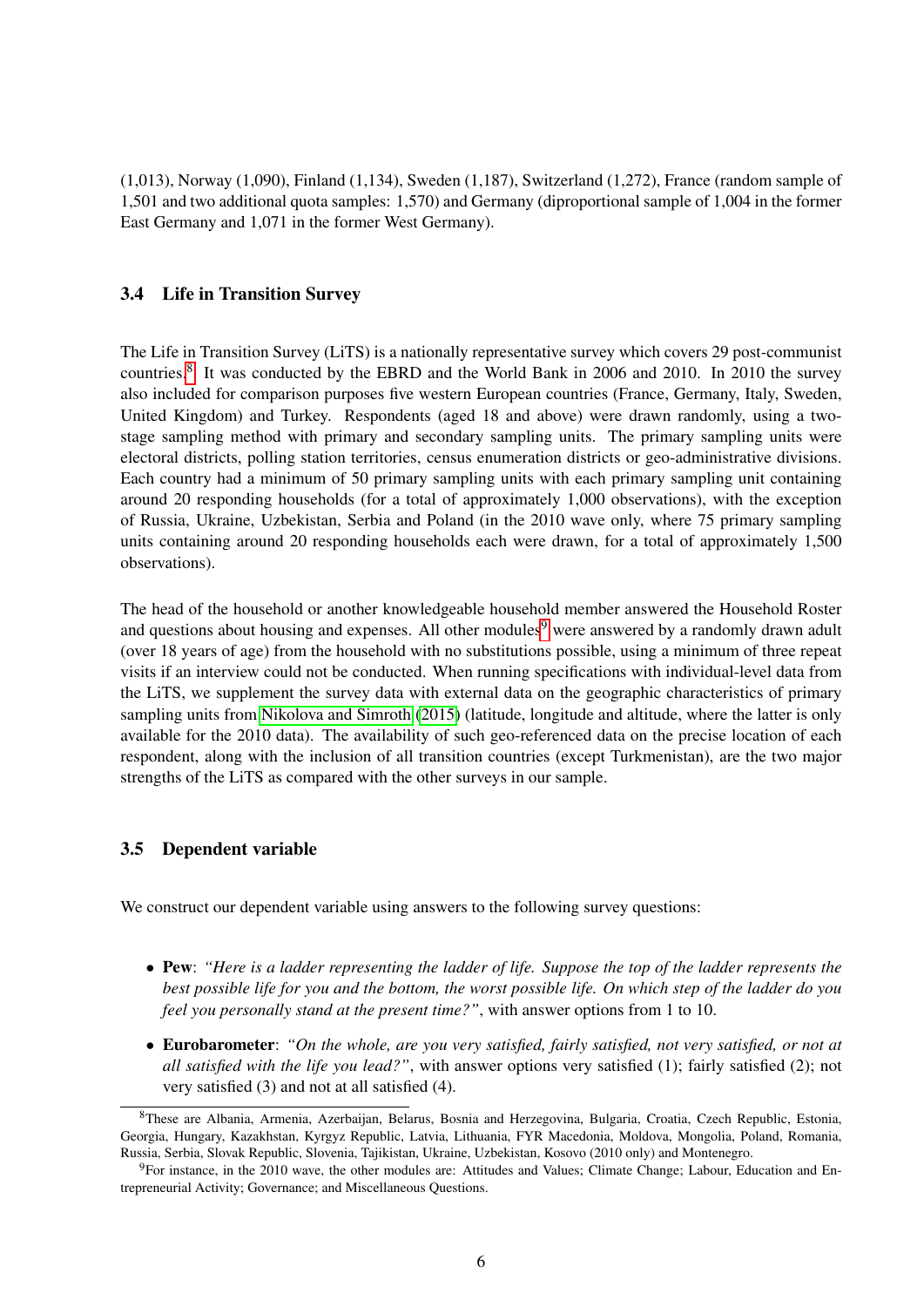- European Values Study: *"Taking all things together, how happy are you?"*, with answer options 1 (very happy); 2 (quite happy); 3 (not very happy); and 4 (not at all happy).
- Life in Transition Survey: *"All things considered, I am satisfied with my life now"*, with answer options 1 (strongly disagree); 2 (disagree); 3 (neither disagree nor agree); 4 (agree); and 5 (strongly agree). $10$

In order to make the life satisfaction responses comparable across countries and surveys, we recode all four questions as a dummy variable, with 0 meaning "dissatisfied", and 1 meaning "satisfied". We opt for this approach instead of standardising all responses, since standardisation within a survey is sensitive to the types of countries included in the survey sample. For instance, standardising responses in a survey with many happy countries and few unhappy ones will lead to disproportionately penalising the latter group. In the regressions below, we account for differences in scales and wording by including survey dummies in all specifications. The coding procedure adopted for our dependent variable is as follows:

- Pew: We classify the people on the 7th rung (of 10) on the ladder, or higher, as "satisfied".
- Eurobarometer: We add the share of respondents who say they are "very satisfied" and those who are "fairly satisfied" and count these respondents as "satisfied".
- European Values Study: We count those who are "very happy" and "quite happy" as "satisfied".
- LiTS: We count the number of respondents who either agree or strongly agree with the statement to compute the share of respondents who are satisfied.

Our pooled sample consists of 82 countries. Unreported calculations show that life satisfaction responses are very highly correlated across surveys, with correlation coefficients above 0.9. Survey answers least correlated with the rest come from the European Values Study, which may be because this survey asked respondents about happiness, and the other three surveys asked about satisfaction.

### 3.6 Preliminary evidence

To get a sense of the patterns in the data, in Chart [1](#page-20-0) we plot the evolution of the "share satisfied" separately for Denmark, the old European Union countries, the eastern European economies, Bulgaria and Ukraine, between 2004 and 2014.<sup>[11](#page-7-1)</sup> The chart shows that while nearly all respondents in Denmark are satisfied with life, the corresponding figure for Ukraine is less than 40 per cent throughout the period. On average, the happiness gap between the transition region and those countries which are part of the "old EU" is between 13 and 32 per cent. Moreover, the chart shows that the (unconditional) happiness gap has changed little over time.

The diversity within the eastern European group is visible in Table [2,](#page-24-0) which computes the average satisfaction in each country using all years and surveys. The happiest country in the transition region is Slovenia, where around 82 per cent of the population report being satisfied with life, which is very similar to the happiness levels in advanced countries such as Austria and the United Kingdom. Likewise, the satisfaction

<span id="page-7-0"></span> $10$ In all surveys, we drop from our analyses those respondents who answered "Don't know".

<span id="page-7-1"></span> $11$ This graph excludes the data on happiness from the European Values Study.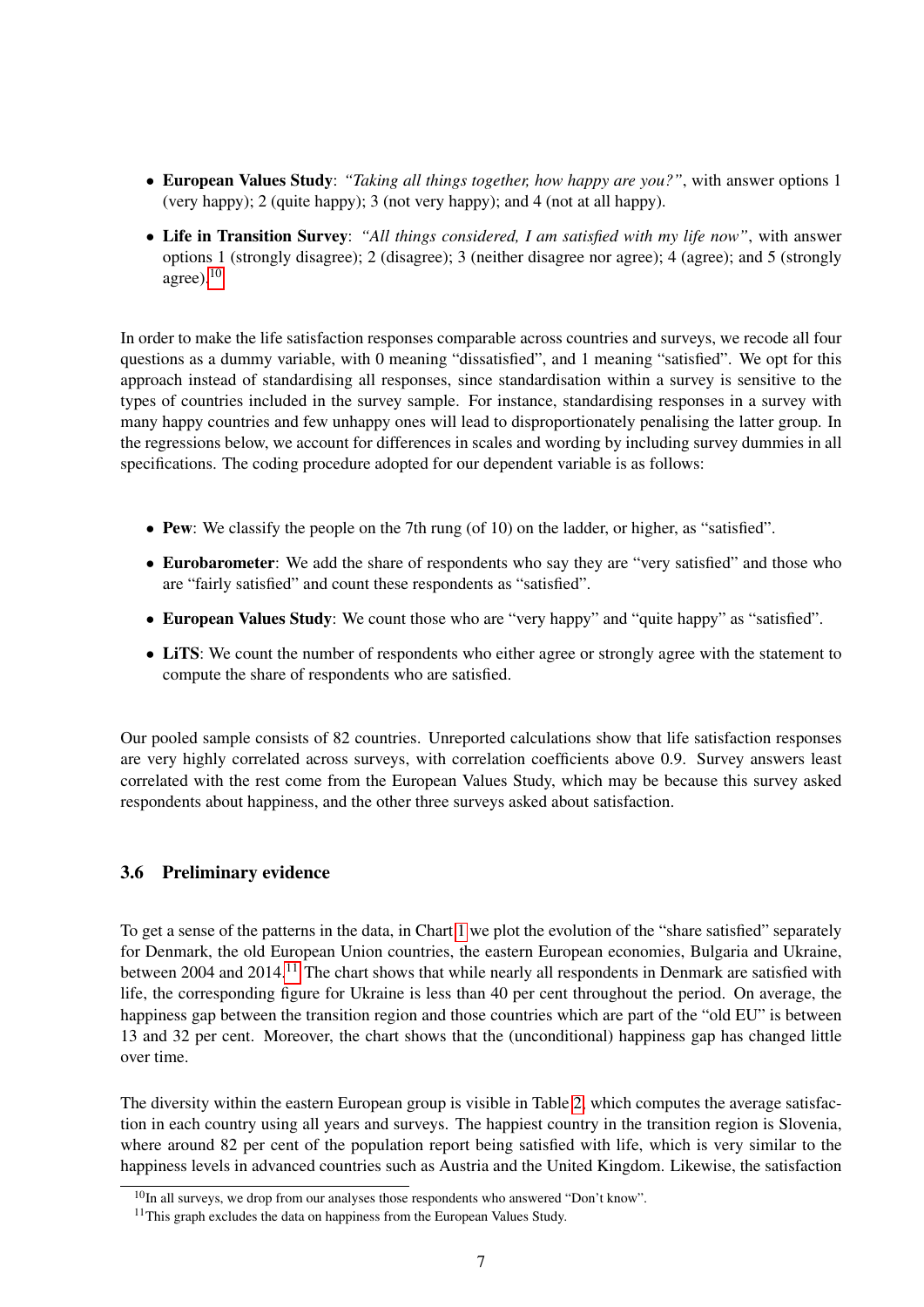rates in the Czech Republic and Estonia are 77.1 per cent and 71.8 per cent, respectively. The least happy transition countries are Ukraine (31.0 per cent satisfied) and Russia (33.8 per cent satisfied), whose happiness is comparable to that of Tunisia, Pakistan and Jordan. At least 50 per cent of respondents seem to be satisfied in Central Asia, while in south-eastern Europe this figure ranges from 67.2 per cent for Croatia to 38 per cent for Bulgaria.

Chart [2](#page-21-0) shows the unconditional correlation between satisfaction rates and the log of per capita GDP (each point represents a single survey-country-year observation). In both eastern European and non-eastern European countries, the two variables appear to be positively correlated. However, the majority of eastern European economies (shown in colour), appears below the 45 degree line, indicating that other variables must explain the abnormally low happiness levels in this region.<sup>[12](#page-8-0)</sup>

In the next section we examine these patterns more systematically via regression analysis.

#### 3.7 Independent variables: cross-country regressions

The main covariates come from the following sources. PPP-adjusted GDP per capita is from the October 2014 release of IMF's World Economic Outlook. The Corruption Perception Index is Transparency International's proxy for the incidence of corruption. Data on government effectiveness come from the World Bank Worldwide Governance Indicators.<sup>[13](#page-8-1)</sup> Life expectance data are from the World Bank. Inequality data (Gini coefficients) come from the latest available observations from the Luxembourg Income Study (LIS) or PovcalNet databases (these readings must be interpreted with caution because compliance with surveys is uneven and temporal coverage is not always satisfactory). In a few cases, OECD income inequality estimates were used. Regional classification identifiers follow the World Bank.

The data on religious affiliation are from the World Religion Dataset. We choose to focus on the share of the population belonging to the Eastern Orthodox religion. We hypothesise that large-scale economic and political changes may be particularly salient for declining life satisfaction in countries with a large Eastern Orthodox population, due to the emphasis of this religion on reflection and prayer.<sup>[14](#page-8-2)</sup> In related work, [Barro](#page-17-13) [and McCleary](#page-17-13) [\(2003\)](#page-17-13) find that a higher share of Eastern Orthodox population in a country is correlated with weaker economic growth. A number of post-communist countries have Orthodoxy as the prevalent religion, such as Belarus, Bulgaria, Georgia, FYR Macedonia, Moldova, Montenegro, Romania, Russia, Serbia and Ukraine. Several countries in the remainder of the sample, for example Cyprus and Greece, do too, making empirical tests possible.

<span id="page-8-0"></span> $12$ In the chart, 58.2 per cent of eastern European observations are below the 45 degree line. However, given that this is an unconditional scatter plot, differences among surveys are not visually reflected.

<span id="page-8-1"></span><sup>&</sup>lt;sup>13</sup>See [Chong et al.](#page-17-14) [\(2014\)](#page-17-14)who measure government efficiency by mailing letters to non-existent business addresses in 159 countries. The authors then measure whether these letters came back to the return address in the United States, and how long that took.

<span id="page-8-2"></span><sup>&</sup>lt;sup>14</sup>The Eastern Orthodox church came into existence in 1054 when it broke away from the Roman Catholic church. The main doctrinal issue has been the disagreement on the supremacy of the Pope. In addition, Eastern Orthodox Christianity stresses a life that is focused on fasting, worship and prayer. The following is an example of such a prayer: "Lord Jesus Christ, Son of God, have mercy on me, a sinner." Prayers are to be repeated many times in order to enable the believer to focus fully on God. Moreover, monasticism is a central part of the Eastern Orthodox faith.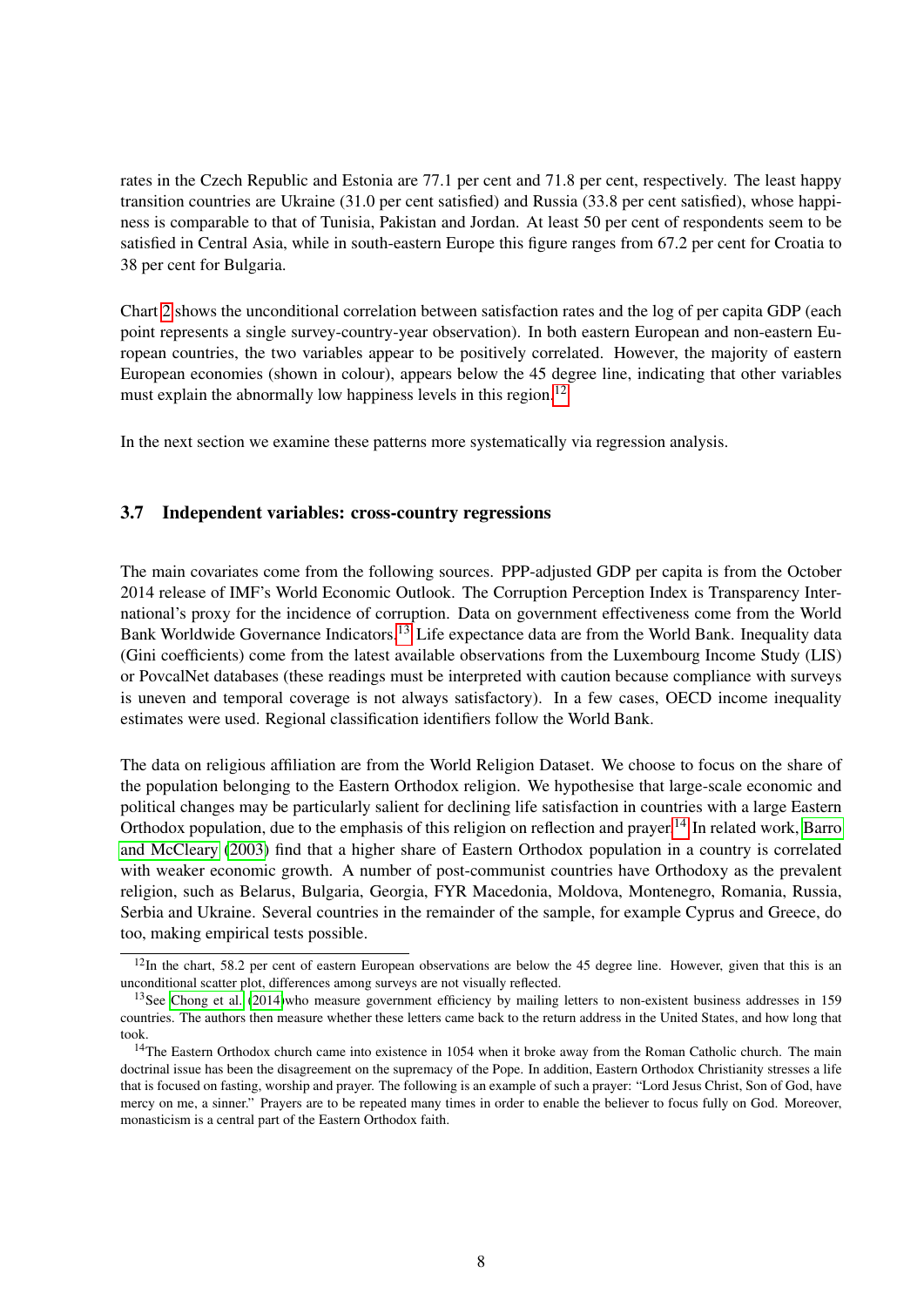### 3.8 Independent variables: individual-level regressions

Our individual-level regressions use the Life in Transition Survey covering 2010 (for the analysis using both transition and non-transition countries) and 2006 (for the analysis using Bulgarian corruption data). The independent variables in these specifications include respondent age; the square of respondent age; respondent's self-assessed health; gender; and marital status. We also control for a range of individual socio-economic characteristics (education dummies, income and whether the individual was employed in the past 12 months) and parental background (father's education and whether the respondent or their parents/grandparents were injured, killed or displaced during the Second World War). To capture a respondent's attitudes towards corruption and government effectiveness, we include survey-based variables measuring corruption perceptions. The first variable is constructed from a question proxying the degree to which the respondent believes that people like them have to make unofficial payments or gifts when using a range of public services, such as interacting with the road police or going to court for a civil matter. A dummy for whether the respondent believes that effort and hard work, or intelligence and skills are most important for success in their country (as opposed to political connections and breaking the law) is also used. Finally, we construct a variable on how the respondent rates the overall performance of local and national government.

In the analyses using LiTS 2006, we use only the data for Bulgaria and in addition to the survey variable capturing corruption perceptions, we use an objective corruption index as described below. LiTS 2006 contains no information about the respondent's marital status, family victimisation during the Second World War, or government performance so these three variables are omitted. Survey weights, which ensure that the data are representative at the country level, are used in all specifications.

### 3.9 Objective data on corruption from municipal audits in Bulgaria

We supplement our survey-based measures of corruption perceptions with an *objective* index of corruption at the municipal level for Bulgaria collected by [Nikolova and Marinov](#page-18-1) [\(2015\)](#page-18-1). Objective corruption data is still rare in the literature, so unfortunately we limit our analyses to a single country. We make use of a unique data set on the use of disaster aid distributed to local governments in Bulgaria following unexpected torrential rains which led to flooding in 2004 and 2005. What was not known at the time of disbursement was that an independent national auditing watchdog would be summoned in spring 2006 to issue detailed reports on how the money was used for 227 out of 257 municipalities receiving assistance.<sup>[15](#page-9-0)</sup> The resulting public reports, released in early September 2006, chronicle a variety of infringements including: (i) contracts not awarded to the highest bidder or no bidding; (ii) money channelled for the repair of buildings experiencing no damage; and (iii) money given for no work. Following the approach in [Ferraz and Finan](#page-17-15) [\(2008,](#page-17-15) [2011\)](#page-17-16), we use this information to create an *objective* - as opposed to a perception-based - measure of corruption, which sums all the infringements recorded in a municipality between 2004 and 2005.

We exploit the fact that the first round of the Life in Transition Survey was conducted in Bulgaria in late September 2006, shortly after the audit reports were publicised extensively in the media. In order to combine the LiTS and the [Nikolova and Marinov](#page-18-1) [\(2015\)](#page-18-1) corruption data set, we match each primary sampling unit in the survey to its corresponding municipality. However, an important caveat is that the results focusing on Bulgaria should be interpreted as suggestive only. Due to its sampling design which uses random sampling at the primary sampling unit, rather than municipal level, the number of municipalities covered in the LiTS is small (37).

<span id="page-9-0"></span><sup>&</sup>lt;sup>15</sup>These municipalities comprised 96.8 per cent of disbursed funds.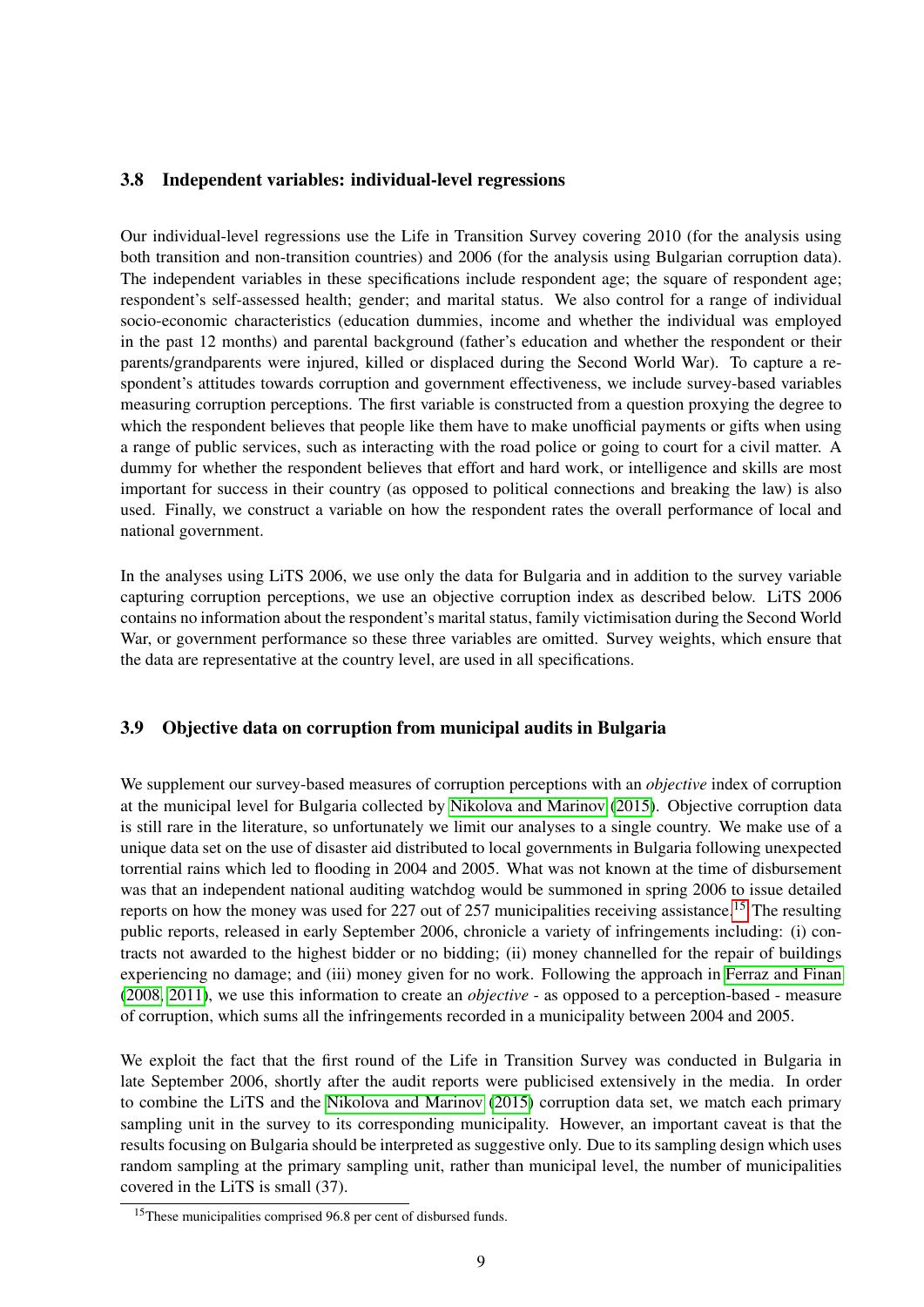### <span id="page-10-0"></span>4 Results

#### 4.1 Cross-country panel results

To investigate the drivers of differences in life satisfaction between transition and non-transition countries, we run cross-country OLS regressions of the following type:

$$
Satis factor_{ist} = \alpha_{ist} + \beta (EE)_i + X_{it}\delta + S_{st}\gamma + \mu_t + \varepsilon_{ist}
$$
 (1)

where for each country  $i$  in survey  $s$  and time period  $t$ ,  $(EE)_i$  is a dummy for whether the country is an eastern European country,  $X_{it}$  is a vector of controls (ln GDP per capita; share of population that are Eastern Orthodox; and life expectancy), *Sst* is a vector of survey dummies (which controls for differences in the wording and scale of life satisfaction questions), *µ<sup>t</sup>* are year dummies, and ε*ist* is the error term. We cluster the standard errors at the country level.

In column (1) of Table [3,](#page-25-0) we regress our per cent satisfied dummy on the logarithm of per capita GDP, a transition country dummy, and survey wave and time dummies. The coefficient estimates imply that a 10 per cent increase in GDP per capita is associated with an increase in average life satisfaction of around 1.4 percentage points, while residents of transition countries are on average 10.4 percentage points less satisfied. These point estimates change little when we include life expectancy (column 2). As hypothesised earlier, we find that countries with a higher Eastern Orthodox population are less happy (column 3). In fact, comparing the coefficients on the eastern European dummy in columns (2) and (3) suggests that the inclusion of Eastern Orthodox religion decreases the happiness gap by about 30 per cent.

One interpretation of the results in columns  $(1)$  -  $(3)$  is that the effect of log per capita income is weaker in the transition region. To test this, we break the sample into eastern European countries (column 4) and noneastern European countries (column 5). To avoid omitted variable bias arising from slow-changing country characteristics such as culture or geography, we also include country fixed effects. While the coefficient on log per capita income appears slightly weaker in the non-eastern European sample, a test for the equality of coefficients indicates that the two coefficients are not statistically different from each other. In unreported results, we also included an interaction between the eastern Europe dummy and log income per capita (along with country dummies), which is insignificant.

In sum, Table [3,](#page-25-0) demonstrates that citizens in post-communist countries (and particularly those that belong to the Eastern Orthodox religion) are significantly less happy compared with those in other countries. How has this happiness gap changed over time? Chart [3](#page-22-0) plots predicted satisfaction rates from re-running the specification in column (1) (controlling for the logarithm of income per capita) along with interactions between the eastern Europe dummy and dummies for three broad time periods: 1990-2000; 2001-07; and 2008-14. The chart shows that although life satisfaction in the transition region has improved since the 1990s, happiness levels in the post-communist world have stagnated since the early 2000s (conditional on changes in income). In other words, there is no evidence that the happiness gap is closing, as predicted by earlier scholars.

In Table [4](#page-26-0) we investigate the mechanism behind the patterns identified in Table [3.](#page-25-0) Column (1) replicates the specification in column (3) of Table [3](#page-25-0) but only for those observations where country-level corruption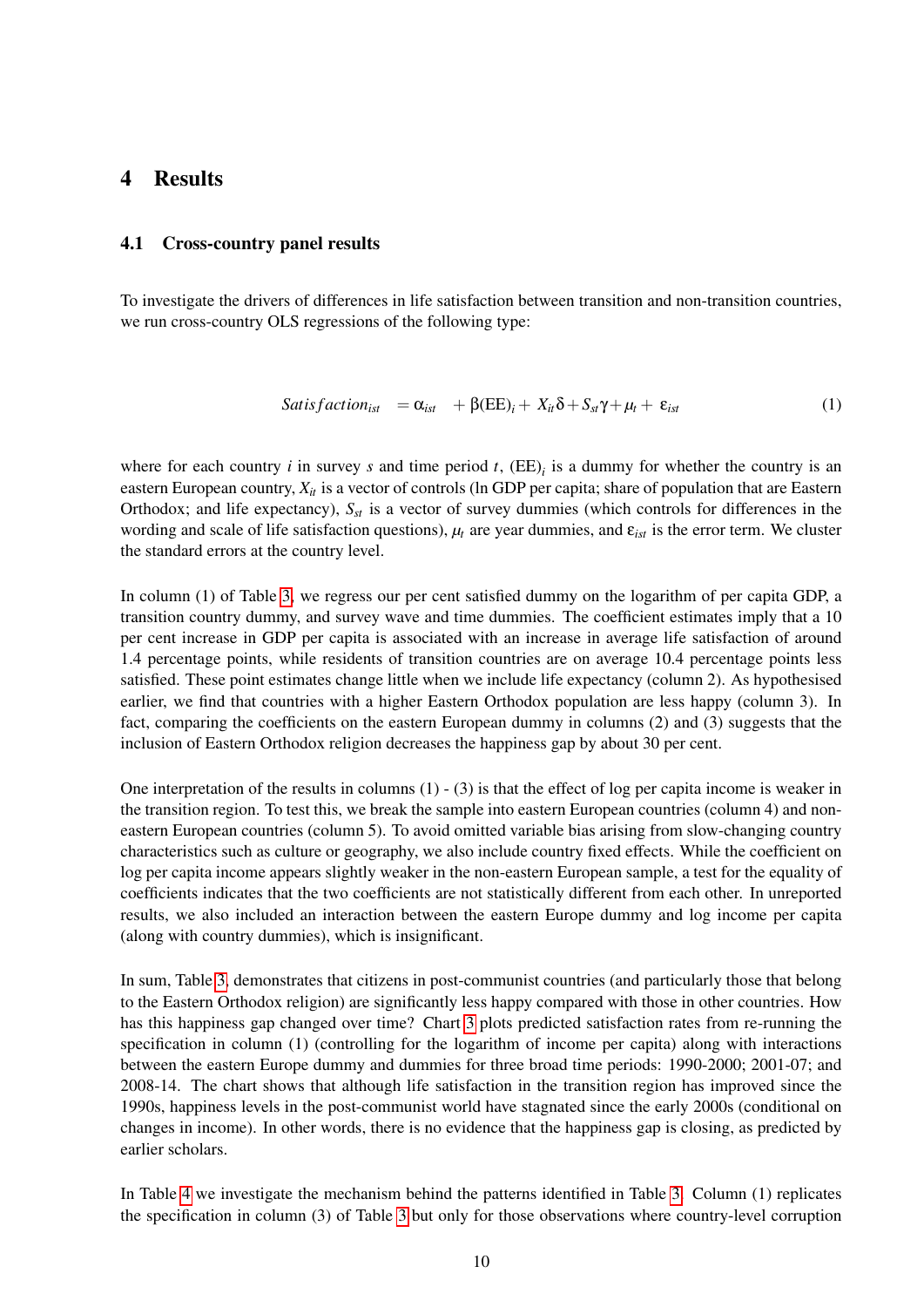perception data are available. This sample restriction then translates into a direct comparison with the regression in column (2), where we include the corruption perception index as well (0 signifies that the country is completely corrupt, and 100 that there is no corruption). A one-point increase in the corruption score increases life satisfaction by around 0.25 percentage points, which is a strong effect. More importantly, differences in corruption (perceptions) between eastern European and non-eastern European countries seems to eliminate completely differences in life satisfaction between the regions.

One potential concern is that the corruption index may proxy for other variables, such as the overall business environment. We test whether this is the case in column (3), which instead of corruption, includes an average of selected Doing Business Indicators. Specifically, we include the mean distance to frontier for starting a business, construction, registering property, paying taxes and enforcing contracts. For definitions, see [Djankov et al.](#page-17-17) [\(2002\)](#page-17-17) and [Botero et al.](#page-17-18) [\(2004\)](#page-17-18). The inclusion of this variable does not affect the sig-nificance of the eastern Europe dummy, while rendering its own coefficient insignificant.<sup>[16](#page-11-0)</sup> In column (4), we substitute the corruption index with alternative governance proxies (from the Worldwide Governance Indicators Database): (i) government effectiveness; (ii) regulatory quality; and (iii) rule of law. Consistent with our results in column (1), only government effectiveness matters. In other words, citizens from post-communist countries are not unhappy because the overall business or regulatory environments in their countries are weak.

#### 4.2 Individual-level results

Our individual-level OLS regressions take the following form:

Satis factor<sub>rpk</sub> = 
$$
\alpha_{rpk} + \beta_1 (EE)_k + DEM_{rpk}\beta_2 + SES_{rpk}\beta_3 + CORR_{rpk}\beta_4 + GEO_{pk}\beta_5 + \varepsilon_{rpk}
$$
, (2)

where for each respondent *r* in primary sampling unit *p* and country  $k$ ,  $(EE)_k$  is a dummy for whether the country is an eastern European country (with the non-eastern European category including Italy, France, Germany, Sweden, Turkey and the United Kingdom). *DEMrk* is a matrix of demographic controls: respondent's age; age squared; gender (which takes a value of 1 if respondent is male and 2 if she is female); respondent's self-assessed health on a scale of 1 (very bad) to 5 (very good); marital status (dummy variable taking the value of 1 if the respondent is married and 0 otherwise).  $SES_{rk}$  is a matrix of socio-economic characteristics: dummies for secondary, some post-secondary education, and Bachelor's degree or more (with the omitted category primary or no education), self-reported income (on an income ladder from 1 to 10); dummy for whether the individual was employed in the past 12 months; and parental background (years of father's full-time education, and whether the respondent or their parents/grandparents were injured, killed or displaced during the Second World War).

*CORRrk* is a matrix capturing perceptions about corruption and government performance which includes: a corruption index (constructed as an average from several questions probing the degree to which the respondent believes that people like him have to make unofficial payments or gifts when using a range of public services (such as interacting with the road police or going to court for a civil matter)), on a scale of 1 (never) to 5 (always); a dummy for whether the respondent believes that effort and hard work, or intelligence and skills are most important for success in their country (as opposed to political connections and breaking the law); and an average index of how the respondent rates the overall performance of regional and national government (on a scale of 1 (very bad) to 5 (very good)).  $GEO_{pk}$  is a matrix of primary sampling unit controls: latitude, longitude and altitude. Standard errors are clustered at the country level.

<span id="page-11-0"></span> $16$ The Doing Business index does not seem to be simply a proxy for the logarithm of income per capita, as the correlation between the two variables is around 0.3.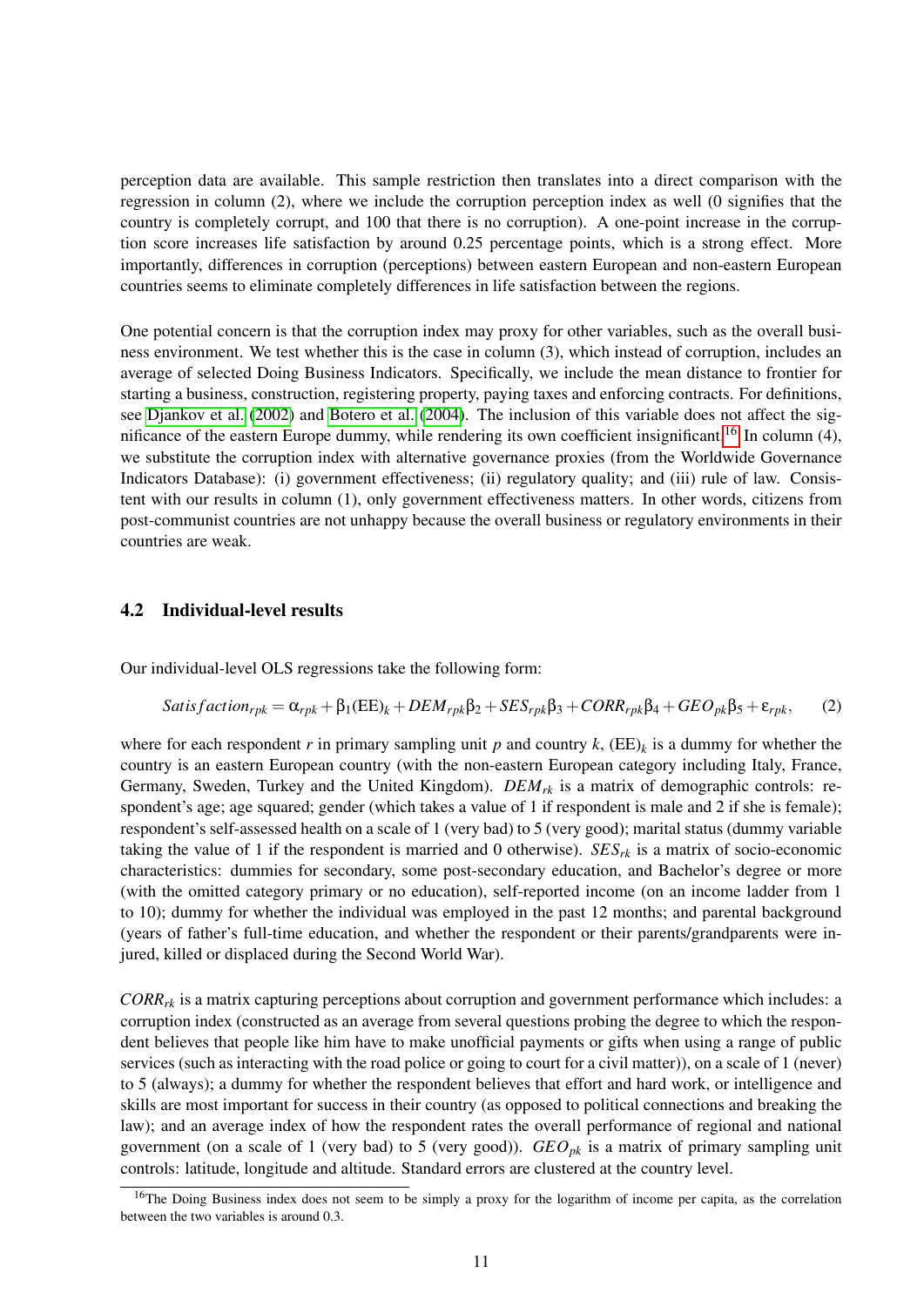As explained above, in the analyses using LiTS 2006 we focus only on Bulgaria. We complement the survey corruption index with an objective corruption variable at the PSU level constructed from municipal audit reports following [Nikolova and Marinov](#page-18-1) [\(2015\)](#page-18-1). Survey weights, which ensure that the data are representative at the country level, are used in all specifications.

Cross-country individual-level results Different sampling procedures, question wording and coverage, along with the absence of individual-level panels, would make the results from pooled multi-survey regressions at the individual level challenging to interpret. We therefore focus solely on LiTS 2010 as it is the only survey that covers all transition countries (with the exception of Turkmenistan), in addition to including six non-transition comparators: France, Germany, Italy, Sweden, Turkey and the United Kingdom. Moreover, unlike other surveys, LiTS includes information on the precise geographical location of each primary sampling unit, which allows us to control for fixed locality characteristics (correlated with geography) which may bias our results.

The individual-level results are presented in Table [5.](#page-27-0) For comparison, column (1) replicates the crosscountry results in column (3) of Table [3,](#page-25-0) but using only the LiTS 2010 data. Due to the small sample (only 34 observations), results should be interpreted with caution. The remaining columns focus on individuallevel results. Column (2) shows estimates from a regression of life satisfaction (measured on a scale of 1-5) on several standard covariates: self-reported health, marital status, age and its square, gender, education dummies, socio-economic status, and parental background (including family war exposure), along with a dummy which is 1 for transition countries. The point estimate on the transition dummy indicates that the difference in happiness between transition and non-transition citizens is around half a point. This is 14.4 per cent relative to the mean of the dependent variable, and it explains around 0.42 standard deviations in the variation of life satisfaction. The magnitude of this effect is very similar to that reported by [Guriev and](#page-18-0) [Zhuravskaya](#page-18-0) [\(2009\)](#page-18-0) for wave 3 of the World Values Survey, which is 1.13 (when happiness is measured on a 1-10 scale). The coefficients on the other variables are in the expected direction. Respondents who are richer, more educated, healthier and married are happier. Life satisfaction and age have a U-shaped relationship, with the nadir occuring at approximately 44 years. Women are marginally happier than men, and parental background seems to matter little, which could be because it is correlated with current socioeconomic status.

Column (3) introduces an additional variable: an index of corruption perceptions, constructed as an average from several questions on the degree to which the respondent believes that people like them have to make unofficial payments or gifts when using a range of public services. Unlike in the cross-country specifications, the corruption index is insignificant at the individual level. In column (4) we instead include a related variable: a dummy for whether the respondent believes that effort and hard work, or intelligence and skills are most important for success in their country (as opposed to political connections and breaking the law). We expect that respondents who are dissatisfied with their politicians and unhappy about general corruption are more likely to report that political connections and breaking the law are important for success in life. Column (4) shows that respondents who believe that advancement depends on merit are 0.2 points happier, or 6.6 per cent relative to the mean of the dependent variable.

We observe a similar pattern in column (5) which includes a variable capturing the interviewee's perception of government performance (averaged at the national and local level), on a scale of 1 (very bad) to 5 (very good). A one-standard deviation increase in the latter variable raises happiness by around 6 per cent relative to the mean of the dependent variable. Importantly, including both the government performance index and the effort variable in the last column decreases the coefficient on the transition dummy from 0.457 in column (1) to 0.361, or by 21 per cent. We conclude that even when considering individual-level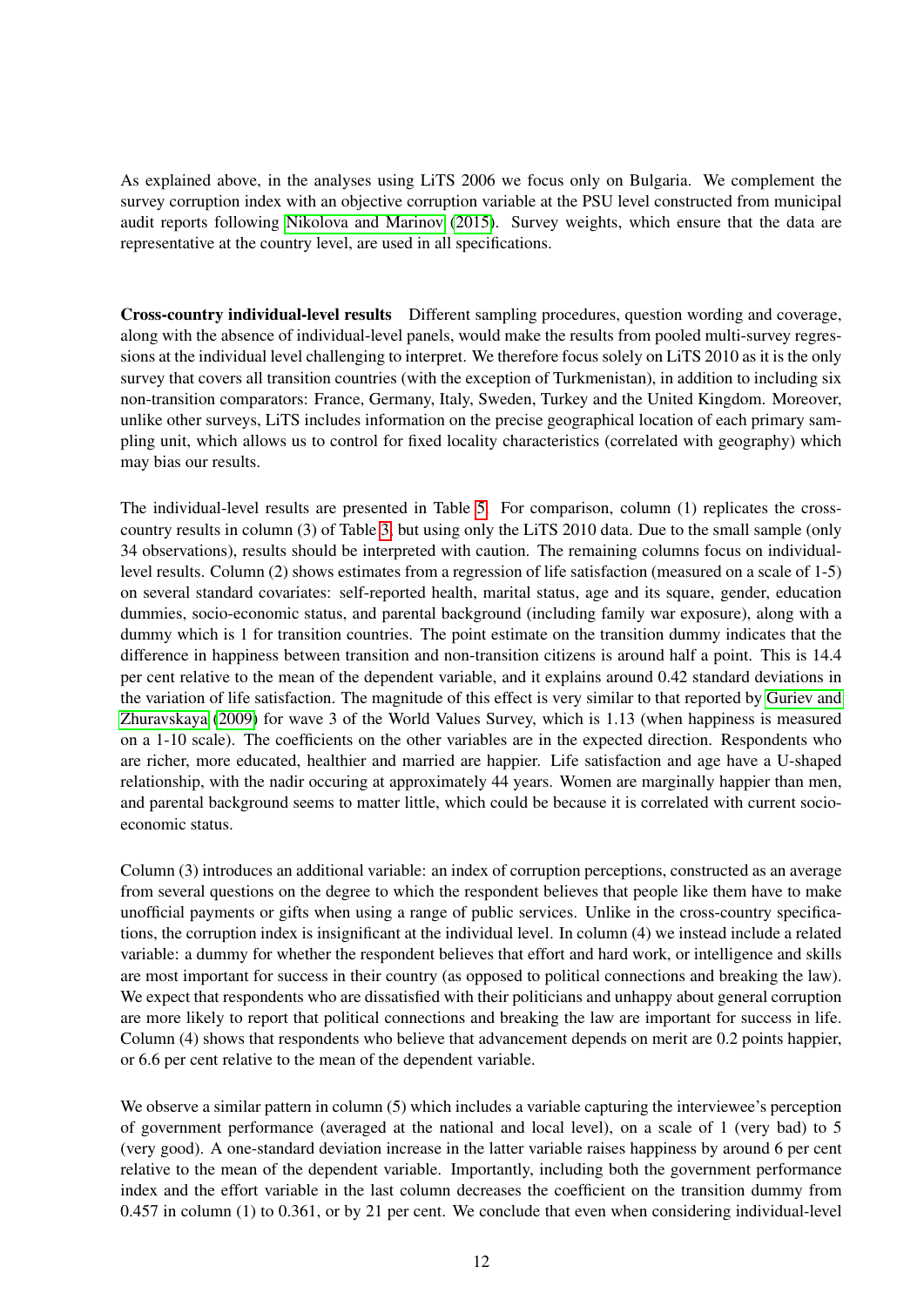data, citizen perceptions of government performance explain a significant portion of the happiness gap.

In the next two tables, we replicate the analysis in Table [5](#page-27-0) separately for the eastern European (Table [6\)](#page-28-0) and non-eastern European (Table [7\)](#page-29-0) countries in the sample. Since the sample sizes drop significantly (particularly in Table [7\)](#page-29-0) results should be interpreted as suggestive only. The tables show that income has a *stronger* effect on life satisfaction in eastern Europe, while the index of corruption perceptions is insignificant in both cases. Likewise, eastern and western Europeans seem to be equally affected by government performance. Interestingly, those who believe that success in life depends on merit are happier in western Europe. What these results suggest is that eastern Europeans are not unhappier because they are more strongly affected by government performance or political connections. Rather, the poor perceptions of post-communist governments are likely to have arisen because eastern Europeans have experienced more corruption and worse governance than their western counterparts.

Reconciling cross-country and individual-level results on corruption The previous three tables indicate that life satisfaction (both in eastern and western Europe) is strongly affected by perceptions of government performance and beliefs on the importance of merit versus political connections and breaking the law. At the same time, perceived corruption in public services does not seem to matter, at least at the individual-level. One reason for this could be measurement error: individuals may just be inept at observ-ing the incidence of illegal activities such as bribery.<sup>[17](#page-13-0)</sup> A broader explanation highlights the importance of different types of corruption for life satisfaction. The corruption proxy in our individual-level regressions focuses only on public services, such as interacting with the road police or going to a court for a civil matter. Eastern Europeans may have gotten used to this "low-level" corruption not only because it existed under communism, but also because many may regard it as necessary in order to get things done better or faster.

In contrast, the Transparency International corruption measure used in the cross-country regressions captures *both* political and administrative corruption. Our results thus suggest that eastern Europeans are particularly disapproving of government inefficiency and political corruption, possibly because such corruption is regarded as a feature of transition. Under communism, "high-level" bribery was virtually non-existent, as one could not enjoy much more wealth as a politician, given the constraints of command economies.

One implication of this story is that re-running our cross-country regressions with an alternative index capturing corruption only in public services should render the coefficient on the latter variable insignificant. We present results from this exercise in Table [8.](#page-30-0) We utilise a corruption survey conducted by Transparency International (Corruption Barometer) in 2010 and 2013 in 107 countries. For each country in our data set, we calculate the share of respondents who reported paying a bribe to any of 8 public services in the past 12 months (these services include education, judiciary, medical and health, police, registry and permit services, utilities, tax revenue and/or customs, and land services). We construct a cross-country panel data set by matching the 2010 round of the Corruption Barometer data to the 2010 LiTS data, and the 2013 round of the Corruption Barometer data to the 2014 Pew and Eurobarometer data.

The results in Table [8](#page-30-0) are consistent with our theory about the higher importance of political as opposed to public-service corruption. The estimates in columns (1) and (2) exclude the public corruption variable and are very similar to those presented earlier: the eastern European dummy is strongly significant. In contrast, the proxy for public-service bribery incidence in column (3) is insignificant. Results are similar in column (4) when we also account for the share of the population which is Eastern Orthodox, although the coefficient on the Eastern European dummy is now less precisely estimated. Importantly, this table

<span id="page-13-0"></span> $17$ See [Olken](#page-18-19) [\(2009\)](#page-18-19) for a similar point.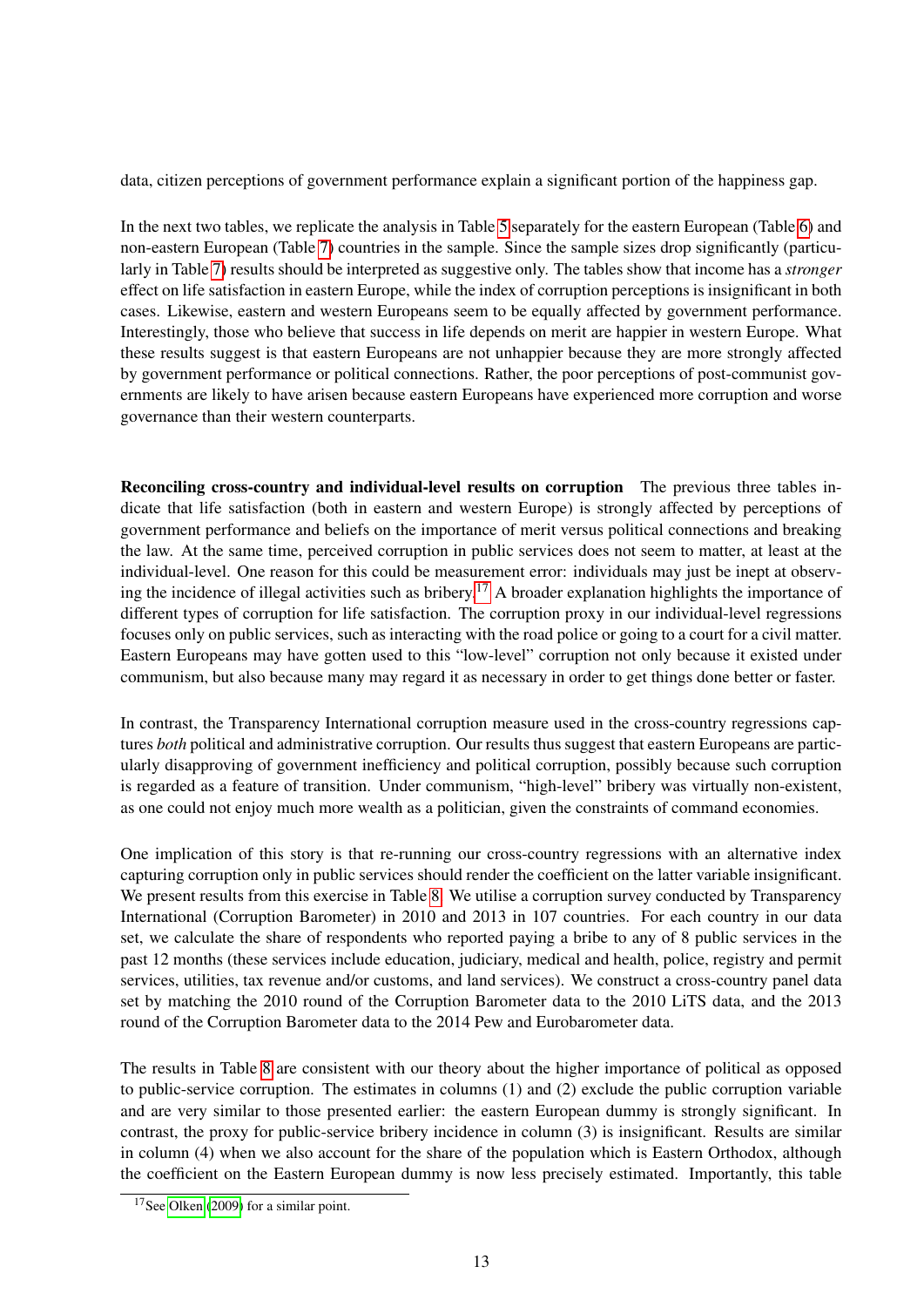reconfirms the earlier findings that countries with a larger population belonging to the eastern Orthodox religion are less satisfied. The inclusion of Orthodox religion also decreases the magnitude of the eastern European dummy significantly.

Within-country individual results: Bulgaria One issue with both the individual and cross-country regressions presented thus far is that our proxy for corruption is based on perceptions, rather than objective data. Since happy people may be less likely to believe that corruption is an issue, our results may suffer from reverse causality. Not surprisingly, objective corruption indexes are extremely difficult to come by. In our case, we make use of a municipality-level corruption index based on infringements recorded by an independent audit agency and covering the period 2004-05 collected by [Nikolova and Marinov](#page-18-1) [\(2015\)](#page-18-1) in Bulgaria. This variable ranges from 0 to 3, with higher values indicating more corruption.

We merge the corruption data with individual-level data on Bulgaria from LiTS 2006 using information on the geographic location of each primary sampling unit in the survey. Because the survey only covers 37 of the audited municipalities (out of a total of 227), the results with the objective corruption index (presented in column (1) of Table [9\)](#page-31-0) should be interpreted with caution. Still, columns (1) and (2) show that both the objective and survey-based corruption measures (the latter extracted from the questions on bribery frequency as in Table [5\)](#page-27-0) are negatively correlated with life satisfaction. Similarly to the pooled country data, column (3) demonstrates that respondents who believe that one needs effort and intelligence to advance are happier.<sup>[18](#page-14-0)</sup> Combining the latter variable with the subjective corruption index (column 4) or the objective corruption index (column 5) does not significantly change these relationships. One reason for the stronger effect of the public-service corruption index in the case of Bulgaria is that the LiTS was conducted shortly after the misappropriation of flood-related funds by many local governments was reported to the public in early autumn 2006.

<span id="page-14-0"></span> $18$ Data on perceptions of government performance are unfortunately not available in LiTS 2006.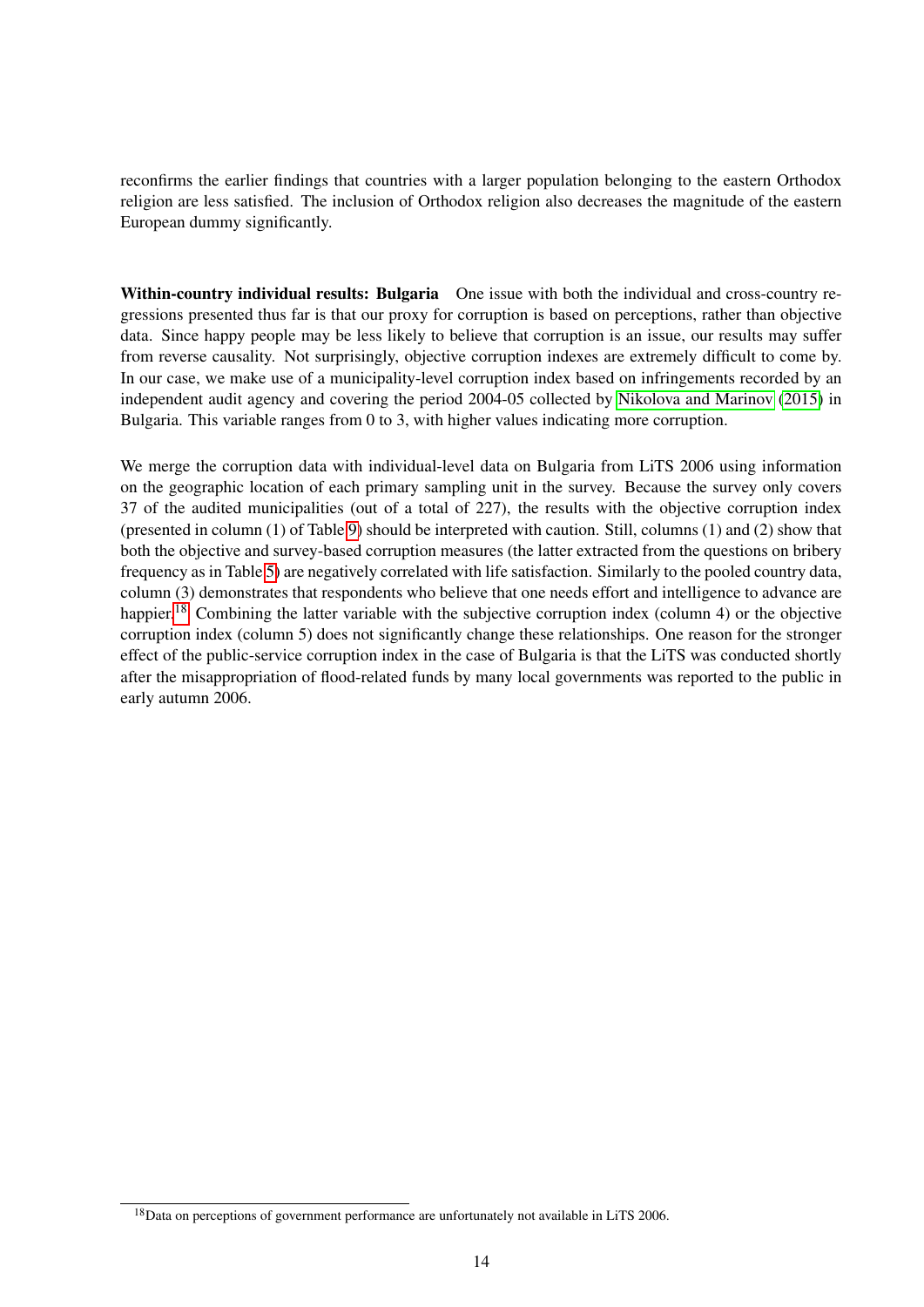### <span id="page-15-0"></span>5 Robustness

In unreported results, we probed the robustness of our findings to the inclusion of several additional variables. First, we investigated if the patterns identified in Table [3](#page-25-0) change once we account for inequality (measured as a Gini coefficient). Inequality data are notoriously difficult to assemble, so we chose to focus on specifications with the Pew 2014 survey which use only the latest available (and arguably most reliable) inequality data for a sample of 42 countries. In this case, the reference group includes various countries in Asia (South Korea, Malaysia, Vietnam, and others), OECD countries like the United States, Chile, Turkey and Mexico, as well as a few countries in Africa and Latin America. The group of countries classified as western Europe consists of Greece, Italy, France, Germany, United Kingdom and Spain. Finally, there are three important eastern European economies: Poland, Russia and Ukraine. After including Gini coefficients (for those countries where recent household income surveys exist), the negative correlation between the eastern European dummy and satisfaction persists.

Second, we re-ran the cross-country specifications in Table [3](#page-25-0) using the sample of countries which were part of the 2010 wave of the Life in Transition Survey. As explained earlier, this survey includes 29 transition countries, five western European countries and Turkey. We sequentially included the following three variables. We ran a version in which we accounted for the annual number of sunshine days in each country. In eastern Europe, the country with the greatest number of sunshine days is Uzbekistan, while that with the least is Lithuania. In a second version, we also controlled for perceptions of upward mobility. We constructed country-level indices from answers to the following question in the Life in Transition Survey: "I have done better in life than my parents", measured on a scale of 1 (strongly disagree) to 5 (strongly agree). In a third version, we also included a variable capturing attitudes toward redistribution. The variable is constructed by averaging (at the country level) individual answers to the following question in the Life in Transition Survey: "The gap between the rich and the poor in our country should be reduced", once again measured on a scale of 1 (strongly disagree) to 5 (strongly agree). In all three cases, our results are broadly similar to those in the baseline specification.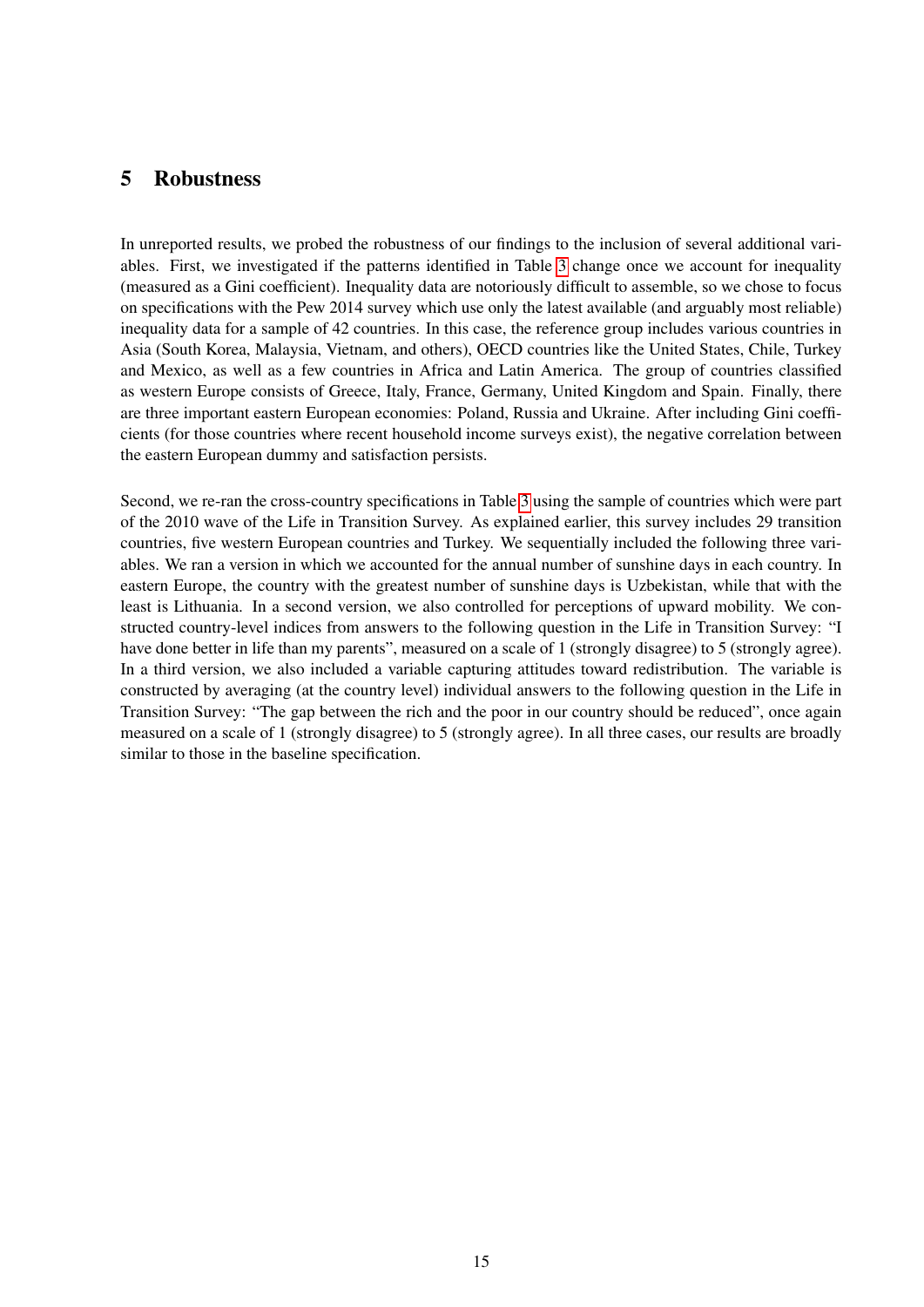# <span id="page-16-0"></span>6 Conclusion

Why are Ukrainians, and eastern Europeans more generally, unhappy with their lives? Using a battery of surveys covering a multitude of countries over the period from the early 1990s to 2014, along with several measures of corruption and government effectiveness, we argue that this has to do with the poor governance (and the associated citizen perceptions) experienced by much of the region. Since 1989, in many transition countries politics has been dominated by elites associated with the old regime, who have managed to accumulate wealth by circumventing the law.

Furthermore, we find that countries with large shares of the population belonging to the Eastern Orthodox religion are unhappier, and that this variable explains around 30 per cent of the happiness gap. This finding is relevant for several countries in the transition region and beyond, such as Cyprus, Greece, Russia and Ukraine. One possibility could be that Eastern Orthodox countries are more strongly affected by large-scale economic and political changes because their dominant religion emphasises activities such as reflection, prayer and fasting.

Should we expect this happiness gap to close in the future, as transition countries catch up economically? On the one hand, the economic convergence process is far from certain for everyone: Ukraine's citizens are poorer today relative to 1990. On the other hand, our results suggest that without an improvement in government effectiveness (and the associated citizen perceptions), this is unlikely to happen. The eastern European economies are not a unique category of countries where the income-happiness relationship identified in the earlier literature does not apply. We show that that the link between income and satisfaction is just as strong across transition economies as in the rest of the sample.

Our results have several important implications for reformers in Ukraine, eastern Europe more generally, and beyond. First, large-scale societal transformations may bring both economic advances (for some) *and* long-term psychological costs (for many). Furthermore, dissatisfaction with life may produce reform fatigue, thus threatening the stability of new and vulnerable economic and political institutions. Above all, our results highlight that bribery and poor government performance may have long-term intangible costs that not only transcend a simple economic calculus, but also profoundly affect people's everyday lives. Ukrainian policy-makers should thus tackle not only poor economic growth, but also effectively address political corruption.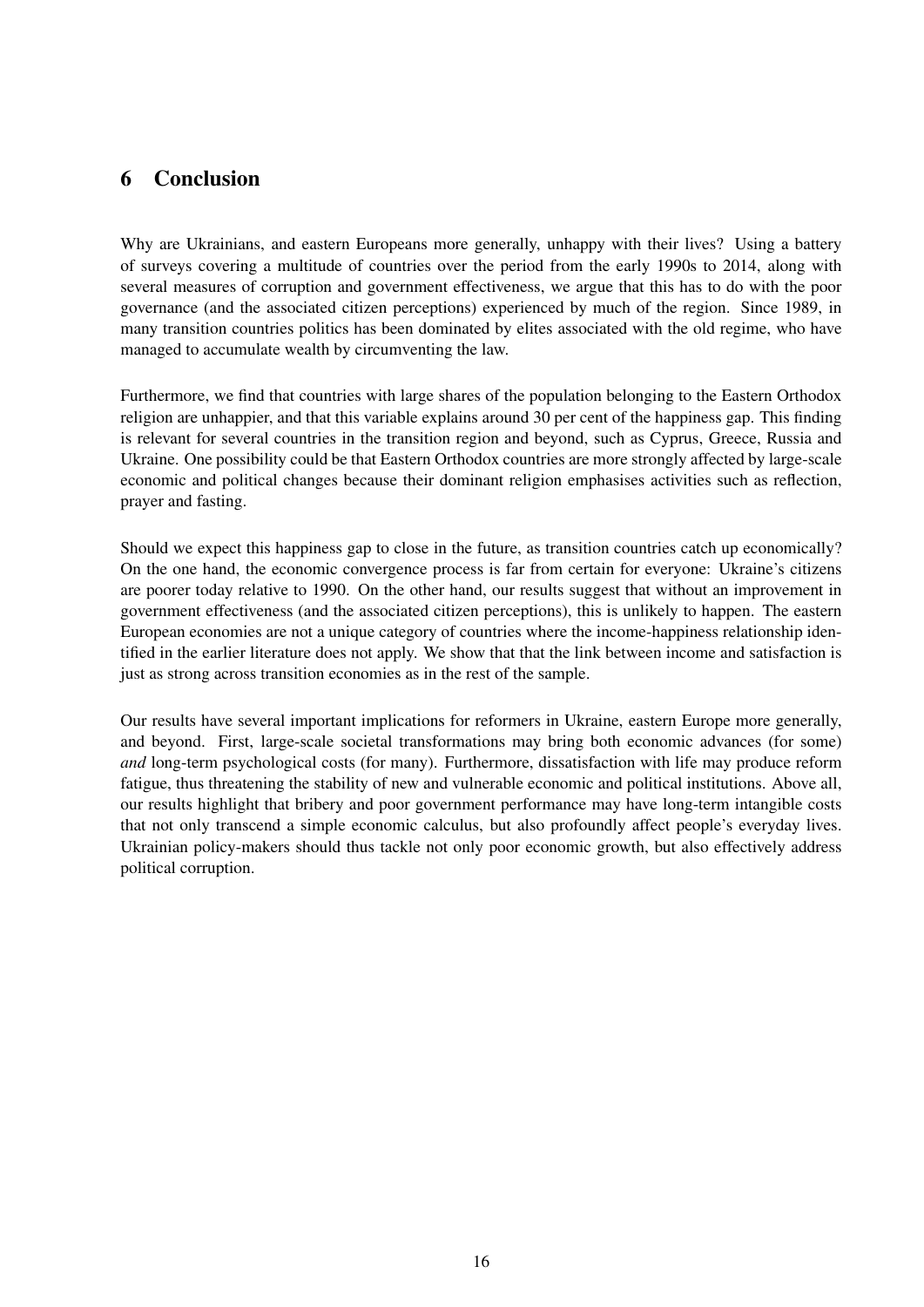### References

- <span id="page-17-0"></span>A. Aslund and S. Djankov (2014), *The Great Rebirth: Lessons from the Victory of Capitalism over Communism*, Peterson Institute for International Economics.
- <span id="page-17-10"></span>A. Banerjee, S. Mullainathan, and R. Hanna (2012), "Corruption", *NBER working paper*.
- <span id="page-17-13"></span>R. J. Barro and R. M. McCleary (2003), "Religion and economic growth across countries", *American Sociological Review*, *68*(5), 760–781.
- <span id="page-17-7"></span>L. Becchetti, S. Castriota, L. Corrado, and E. G. Ricca (2013), "Beyond the Joneses: Inter-country income comparisons and happiness", *Journal of Socio-Economics*, *45*, 187–195.
- <span id="page-17-6"></span>M. Bertrand, S. Djankov, R. Hanna, and S. Mullainathan (2007), "Obtaining a driver's license in India: an experimental approach to studying corruption", *Quarterly Journal of Economics*, 1639–1676.
- <span id="page-17-12"></span>D. G. Blanchflower and R. B. Freeman (1997), "The attitudinal legacy of communist labor relations", *Industrial and Labor Relations Review*, *50*(3), 438–459.
- <span id="page-17-18"></span>J. C. Botero, S. Djankov, R. La Porta, F. Lopez-de Silanes, and A. Shleifer (2004), "The regulation of labor", *Quarterly Journal of Economics*, 1339–1382.
- <span id="page-17-14"></span>A. Chong, R. La Porta, F. Lopez-de Silanes, and A. Shleifer (2014), "Letter grading government efficiency", *Journal of the European Economic Association*, *12*(2), 277–299.
- <span id="page-17-11"></span>A. Clark and C. Senik (2011), "Will GDP growth increase happiness in developing countries?", in R. Peccoud (Ed.), *Measure For Measure: How Well Do We Measure Development?*, Paris: STIN.
- <span id="page-17-1"></span>A. E. Clark, P. Frijters, and M. A. Shields (2008), "Relative Income, Happiness, and Utility: An Explanation for the Easterlin Paradox and Other Puzzles", *Journal of Economic Literature*, *46*(1), 95–144.
- <span id="page-17-2"></span>A. Deaton (2008), "Income, health, and well-being around the world: Evidence from the Gallup World Poll", *Journal of Economic Perspectives*, 53–72.
- <span id="page-17-9"></span>I. Denisova, M. Eller, T. Frye, and E. Zhuravskaya (2012), "Everyone Hates Privatization, but Why? Survey Evidence from 28 Post-Communist Countries", *Journal of Comparative Economics*, *40*(1), 44–61.
- <span id="page-17-8"></span>I. Denisova, M. Eller, and E. Zhuravskaya (2010), "What Do Russians Think about Transition?", *Economics of Transition*, *18*(2), 249–280.
- <span id="page-17-17"></span>S. Djankov, R. La Porta, F. Lopez-de Silanes, and A. Shleifer (2002), "The regulation of entry", *Quarterly Journal of Economics*, 1–37.
- <span id="page-17-3"></span>R. A. Easterlin (1995), "Will raising the incomes of all increase the happiness of all?", *Journal of Economic Behavior & Organization*, *27*(1), 35–47.
- <span id="page-17-4"></span>R. A. Easterlin (2009), "Lost in transition: Life satisfaction on the road to capitalism", *Journal of Economic Behavior & Organization*, *71*(2), 130–145.
- <span id="page-17-5"></span>R. A. Easterlin, R. Morgan, M. Switek, and F. Wang (2012), "China's life satisfaction, 1990–2010", *Proceedings of the National Academy of Sciences*, *109*(25), 9775–9780.
- <span id="page-17-15"></span>C. Ferraz and F. Finan (2008), "Exposing corrupt politicians: The effects of Brazil's publicly released audits on electoral outcomes", *Quarterly Journal of Economics*, *123*(2), 703–745.
- <span id="page-17-16"></span>C. Ferraz and F. Finan (2011), "Electoral accountability and corruption: Evidence from the audits of local governments", *American Economic Review*, *101*, 1274–1311.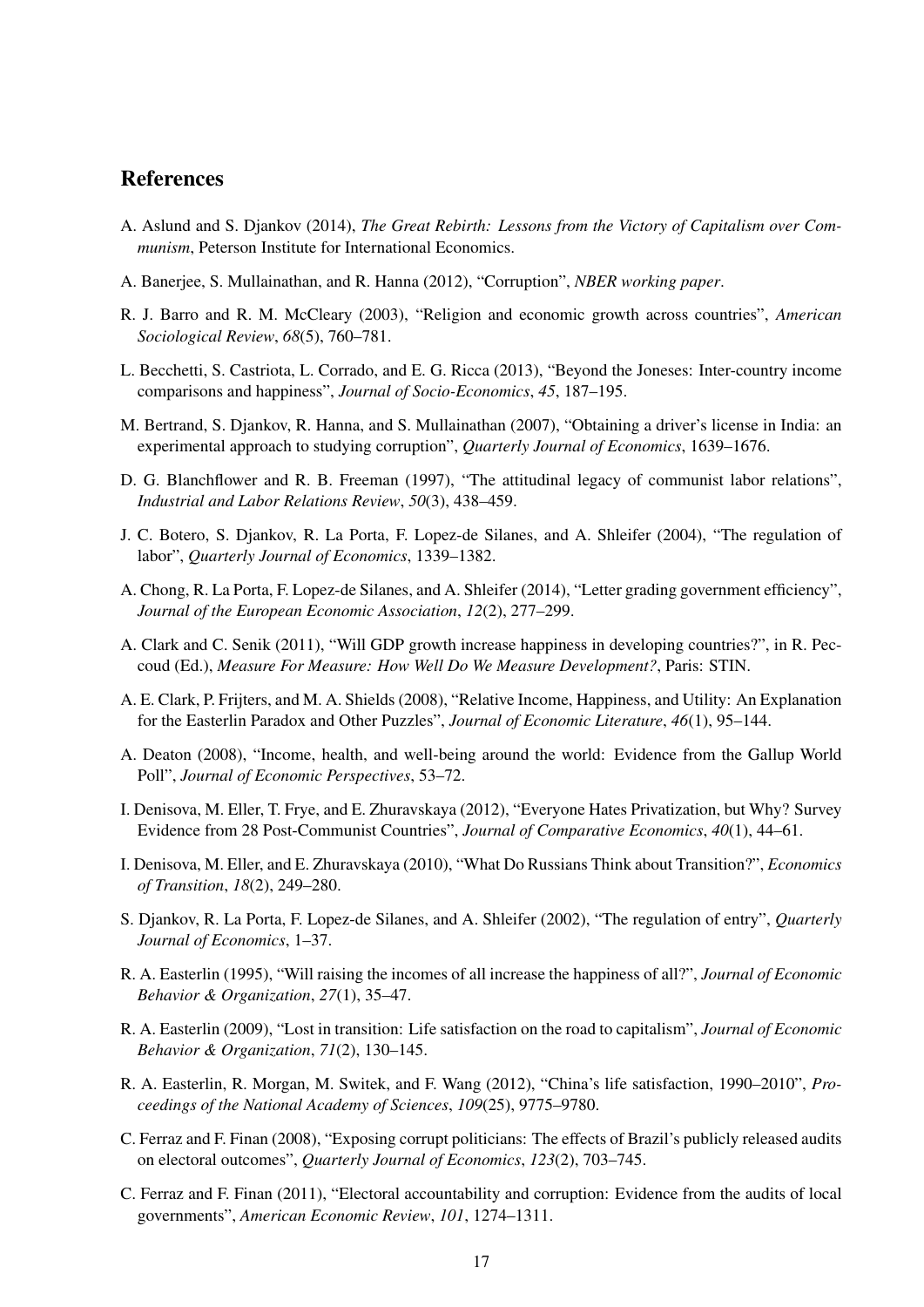- <span id="page-18-5"></span>C. Graham and E. Lora (2010), *Paradox and Perception: Measuring Quality of Life in Latin America*, Brookings Institution Press.
- <span id="page-18-6"></span>C. Graham and M. Nikolova (2013), "Does access to information technology make people happier? Insights from well-being surveys from around the world", *Journal of Socio-Economics*, *44*, 126–139.
- <span id="page-18-4"></span>C. Graham, S. Zhou, and J. Zhang (2015), "Happiness and health in China: The paradox of progress", *Brookings Institution Working Paper*.
- <span id="page-18-16"></span>I. Grosfeld and C. Senik (2010), "The emerging aversion to inequality: Evidence from Poland 1992-2005", *Economics of Transition*, *18*, 1–26.
- <span id="page-18-0"></span>S. Guriev and E. Zhuravskaya (2009), "(Un)happiness in transition", *The Journal of Economic Perspectives*, *23*(2), 143–168.
- <span id="page-18-15"></span>M. Guzi and P. de Pedraza Garca (2015), "A web survey analysis of subjective well-being", *International Journal of Manpower*, *36*(1), 48–67.
- <span id="page-18-14"></span>R. Inglehart, R. Foa, C. Peterson, and C. Welzel (2008), "Development, freedom, and rising happiness: A global perspective (1981-2007)", *Perspectives on Psychological Science*, *3*(4), 264–285.
- <span id="page-18-13"></span>R. Layard (1980), "Human satisfactions and public policy", *Economic Journal*, 737–750.
- <span id="page-18-11"></span>L. Ljungqvist and H. Uhlig (2000), "Tax policy and aggregate demand management under catching up with the Joneses", *American Economic Review*, 356–366.
- <span id="page-18-7"></span>P. Mauro (1995), "Corruption and growth", *Quarterly Journal of Economics*, 681–712.
- <span id="page-18-1"></span>E. Nikolova and N. Marinov (2015), "Do public fund windfalls increase corruption? Evidence from a natural disaster", *EBRD working paper*.
- <span id="page-18-12"></span>E. Nikolova and P. Sanfey (Forthcoming), "How much should we trust life satisfaction data? Evidence from the Life in Transition Survey", *Journal of Comparative Economics*.
- <span id="page-18-18"></span>E. Nikolova and D. Simroth (2015), "Religious diversity and entrepreneurship in transition: lessons for policymakers", *IZA Journal of European Labor Studies*, *4*(1), 1–21.
- <span id="page-18-19"></span>B. A. Olken (2009), "Corruption perceptions vs. corruption reality", *Journal of Public Economics*, *93*(7), 950–964.
- <span id="page-18-8"></span>R. Pande and B. Olken (2012), "Corruption in developing countries", *Annual Review of Economics*, *4*(1), 479–509.
- <span id="page-18-17"></span>C. Pfeifer and I. Petrunyk (2015), "Life satisfaction in Germany after reunification: Additional insights on the pattern of convergence", *IZA DP No. 9055*.
- <span id="page-18-9"></span>S. Rose-Ackerman (1999), *Corruption and Government: Causes, Consequences, and Reform*, Cambridge University Press.
- <span id="page-18-3"></span>P. Sanfey and U. Teksoz (2007), "Does transition make you happy?", *Economics of Transition*, *15*(4), 707– 731.
- <span id="page-18-2"></span>A. Shleifer (1997), "Government in transition", *European Economic Review*, *41*(3), 385–410.
- <span id="page-18-10"></span>A. Shleifer and R. W. Vishny (1994), "Politicians and firms", *Quarterly Journal of Economics*, 995–1025.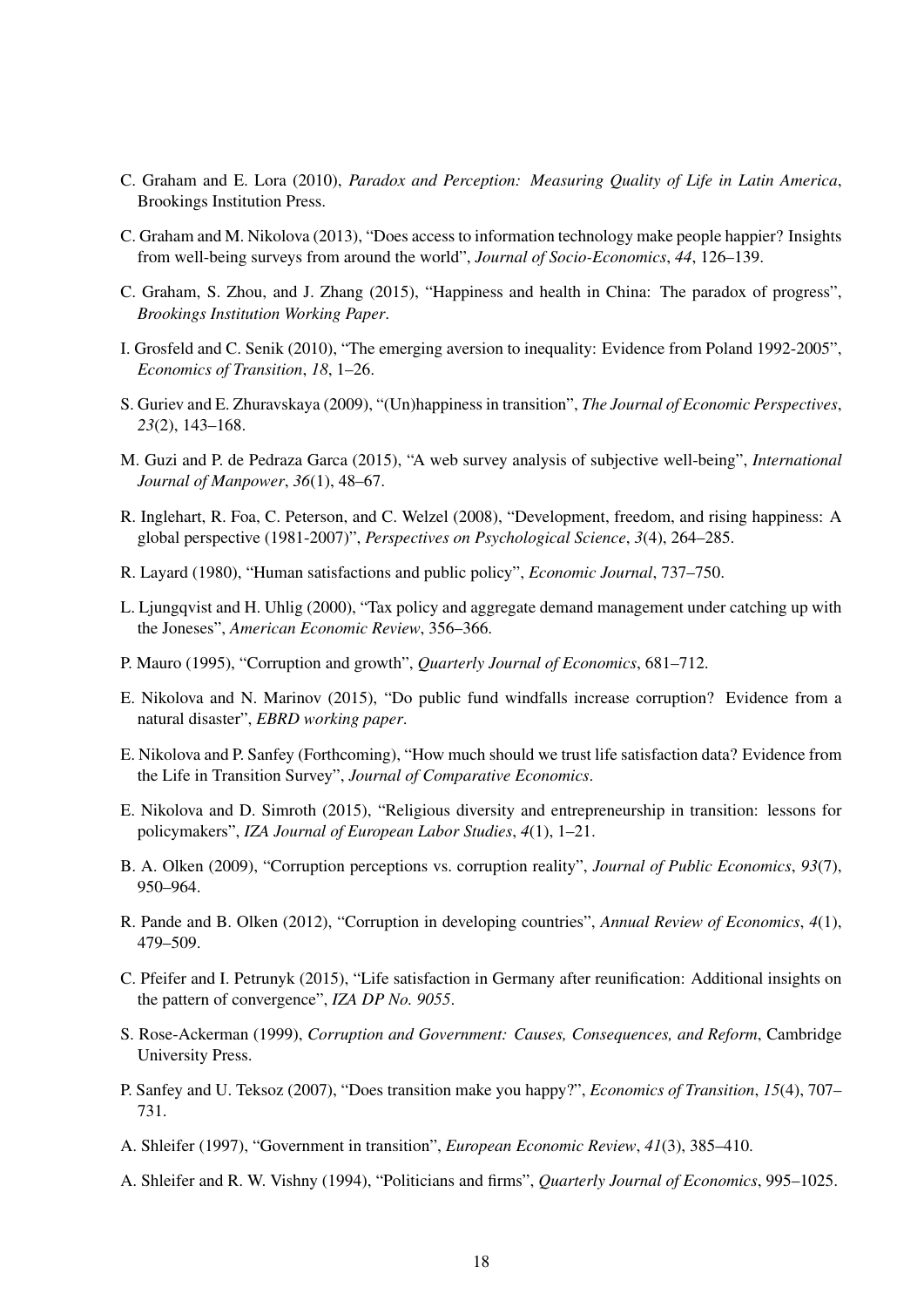- <span id="page-19-0"></span>B. Stevenson and J. Wolfers (2008), "Economic Growth and Subjective Well-being", *Brookings Papers on Economic Activity*, *Spring*.
- <span id="page-19-1"></span>J. Stiglitz, A. Sen, J.-P. Fitoussi, et al. (2009), *The Measurement of Economic Performance and Social Progress Revisited*, Commission on the Measurement of Economic Performance and Social Progress, Paris.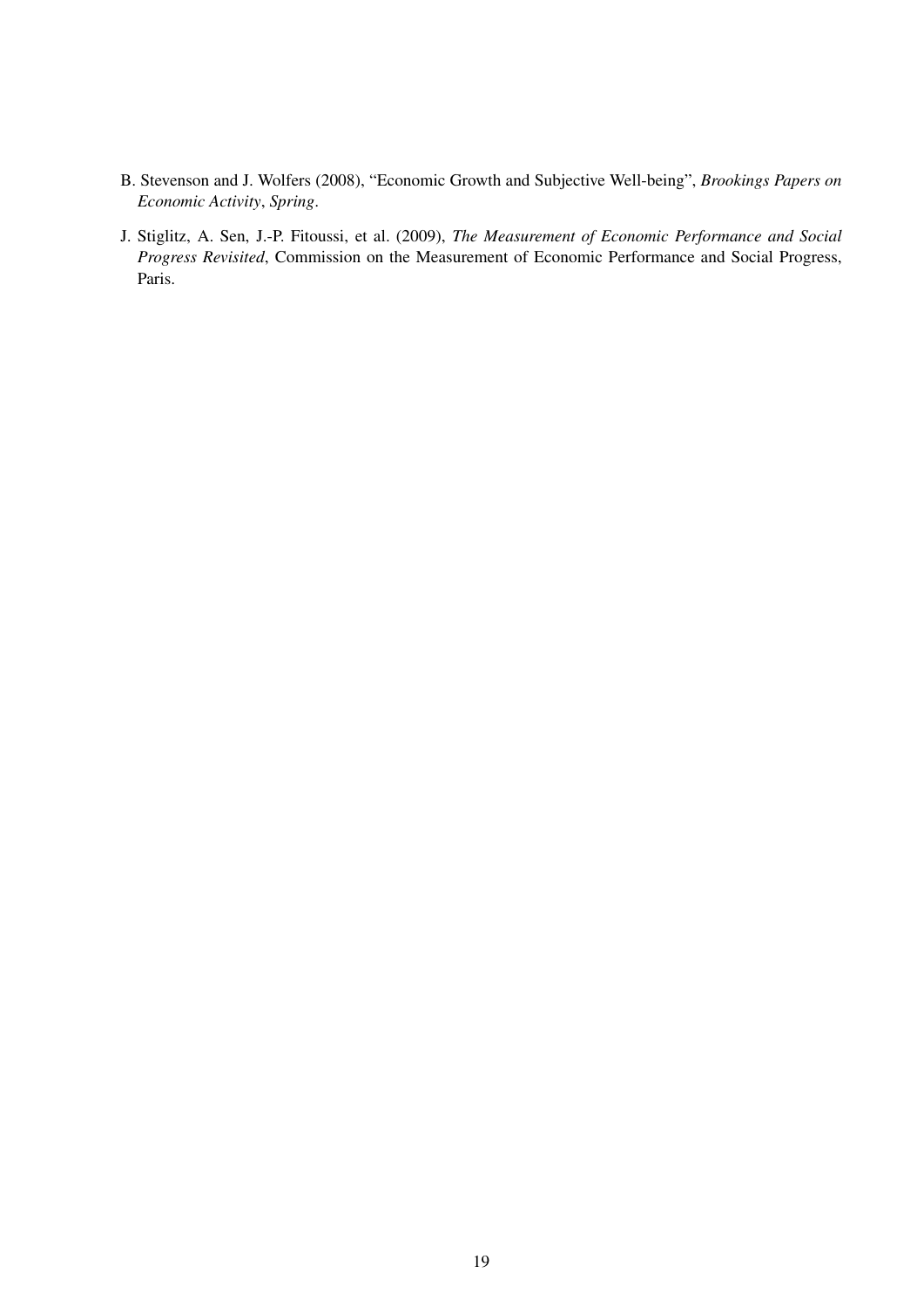# 7 CHARTS AND TABLES

<span id="page-20-0"></span>

Chart 1: Share of satisfied respondents across selected economies, 2004 - 2014

Sources: Pew Research, Eurobarometer, and Life in Transition Survey.

Note: Each survey is only included if it is available in the given year. Countries can appear in multiple surveys in the same year when the EE and Old EU aggregates are calculated.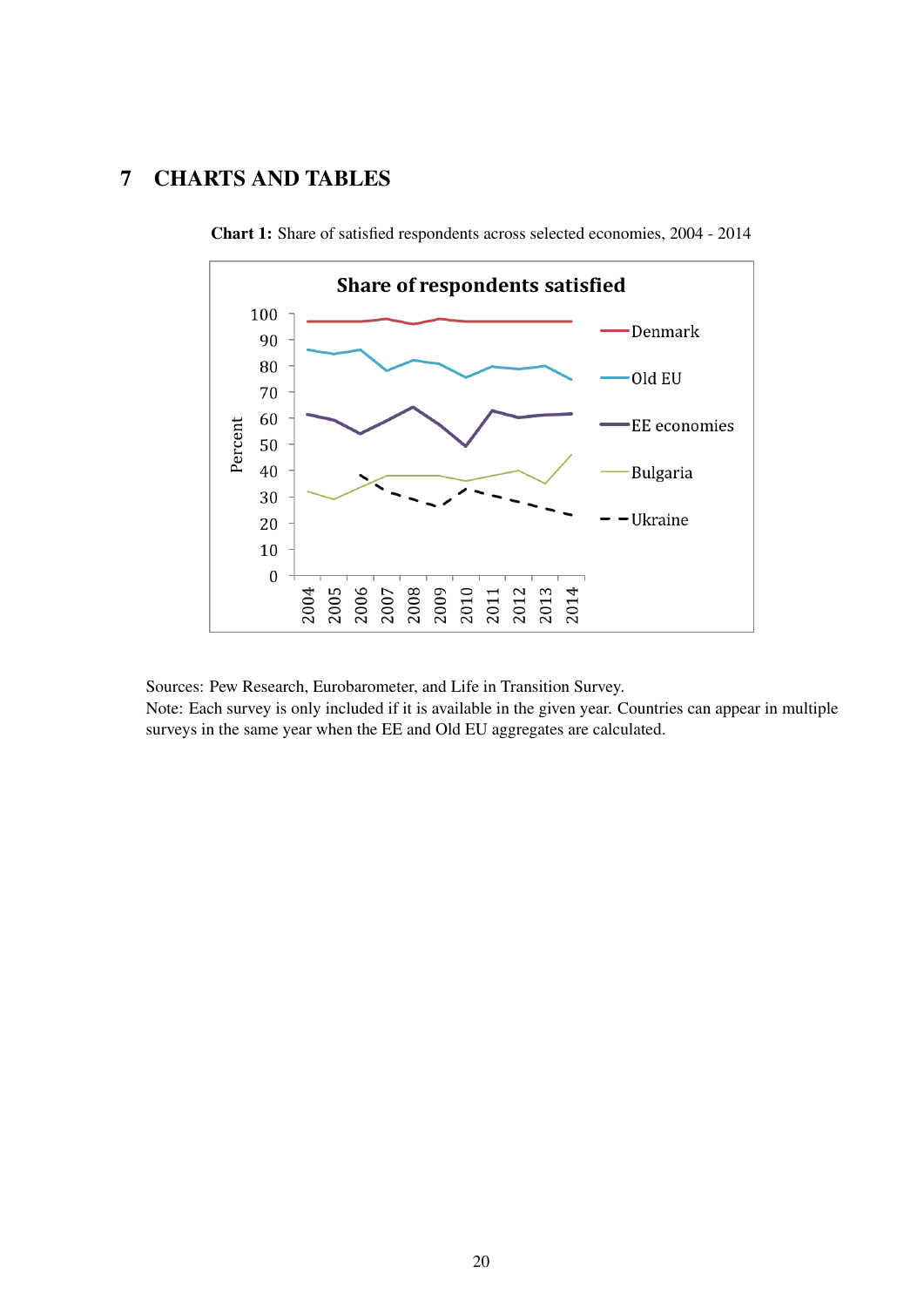<span id="page-21-0"></span>

Chart 2: Satisfaction and log PPP GDP per capita, all countries and all periods

Sources: Pew Research, Eurobarometer, European Values Study and Life in Transition Survey.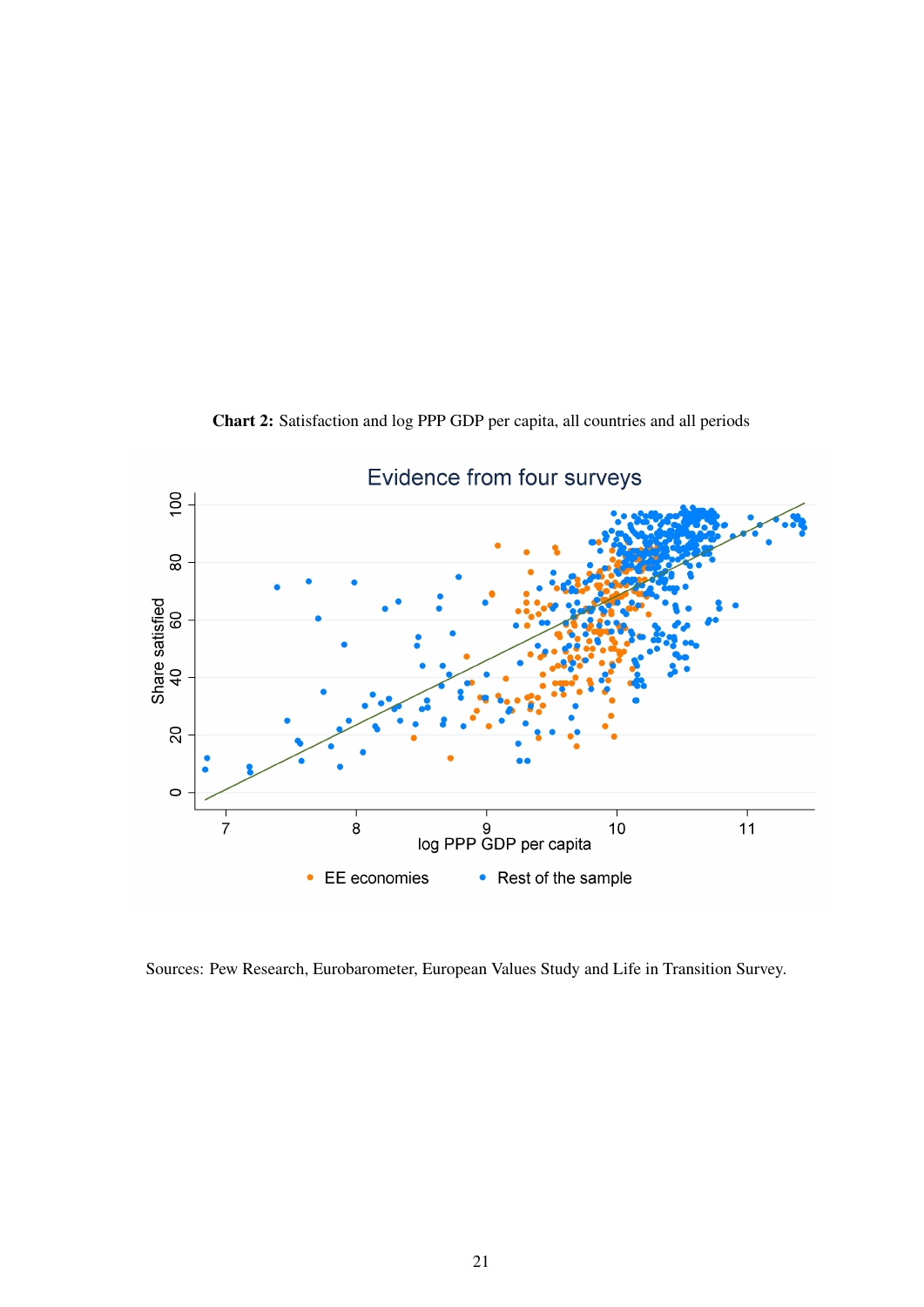<span id="page-22-0"></span>

Chart 3: Evolution of the happiness gap over time

Sources: Pew Research, Eurobarometer, European Values Study and Life in Transition Survey.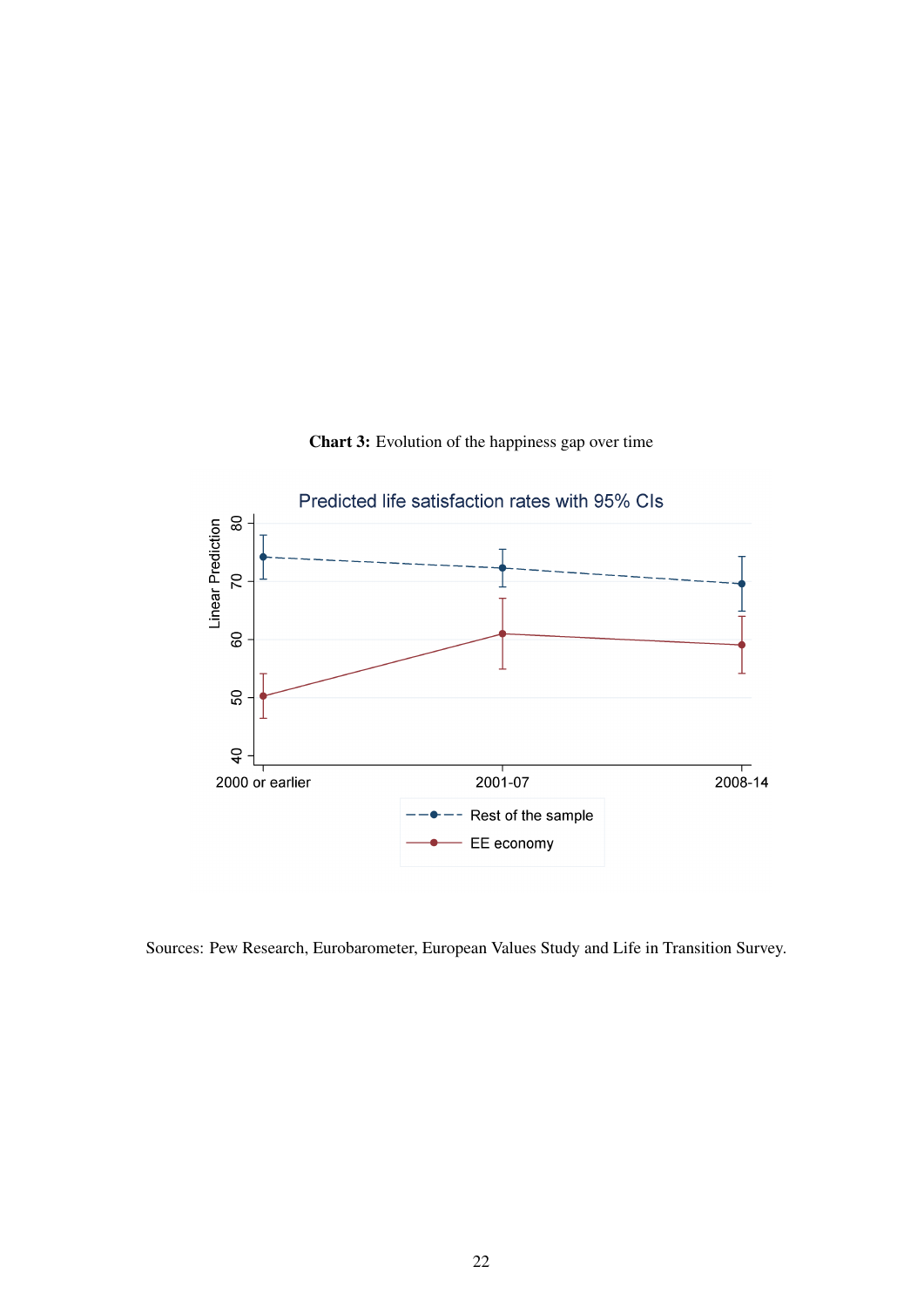<span id="page-23-0"></span>

| Country            | Observations            | <b>Country</b>  | Observations             | Year | Observations | <b>Source</b> | Observations |
|--------------------|-------------------------|-----------------|--------------------------|------|--------------|---------------|--------------|
| Albania            | 4                       | Lithuania       | 14                       | 1989 | $\mathbf{1}$ | Pew           | 132          |
| Argentina          | 4                       | Luxembourg      | 21                       | 1991 | $\,8\,$      | <b>LiTS</b>   | 64           |
| Armenia            | 3                       | Malaysia        | $\mathbf{2}$             | 1994 | 12           | EB            | 472          |
| Austria            | 20                      | Malta           | 12                       | 1995 | 15           | <b>EVS</b>    | 44           |
| Azerbaijan         | 3                       | Mexico          | $\overline{4}$           | 1996 | 15           |               |              |
| Bangladesh         | $\mathbf{1}$            | Moldova         | 3                        | 1997 | 15           |               |              |
| <b>Belarus</b>     | 3                       | Mongolia        | $\overline{c}$           | 1998 | 15           |               |              |
| Belgium            | 21                      | Montenegro      | $\boldsymbol{7}$         | 1999 | 15           |               |              |
| Bosnia Herzegovina | 3                       | Netherlands     | 21                       | 2000 | 15           |               |              |
| <b>Brazil</b>      | $\overline{c}$          | Nicaragua       | $\mathbf{1}$             | 2001 | 15           |               |              |
| Bulgaria           | 14                      | Nigeria         | $\overline{c}$           | 2002 | 23           |               |              |
| Chile              | $\overline{c}$          | Norway          | $\mathbf{1}$             | 2003 | 15           |               |              |
| China              | 5                       | Pakistan        | 5                        | 2004 | 29           |               |              |
| Colombia           | 1                       | Peru            | 3                        | 2005 | 34           |               |              |
| Croatia            | 14                      | Philippines     | $\overline{c}$           | 2006 | 58           |               |              |
| Cyprus             | 12                      | Poland          | 20                       | 2007 | 57           |               |              |
| Czech Republic     | 14                      | Portugal        | 21                       | 2008 | 74           |               |              |
| Denmark            | 21                      | Romania         | 14                       | 2009 | 35           |               |              |
| Egypt              | 3                       | Russia          | 10                       | 2010 | 86           |               |              |
| El Salvador        | 1                       | Senegal         | 1                        | 2011 | 33           |               |              |
| Estonia            | 14                      | Serbia          | 6                        | 2012 | 33           |               |              |
| FYR Macedonia      | 11                      | Slovak Republic | 14                       | 2013 | 33           |               |              |
| Finland            | 20                      | Slovenia        | 14                       | 2014 | 76           |               |              |
| France             | 27                      | South Africa    | $\overline{c}$           |      |              |               |              |
| Georgia            | 3                       | South Korea     | $\overline{\mathcal{L}}$ |      |              |               |              |
| Germany            | 28                      | Spain           | 25                       |      |              |               |              |
| Ghana              | 3                       | Sweden          | 21                       |      |              |               |              |
| Greece             | 22                      | Switzerland     | $\mathbf{1}$             |      |              |               |              |
| Hungary            | 14                      | Tajikistan      | $\overline{c}$           |      |              |               |              |
| Iceland            | 6                       | Tanzania        | 3                        |      |              |               |              |
| India              | $\mathbf{1}$            | Thailand        | $\mathbf{1}$             |      |              |               |              |
| Indonesia          | 3                       | Tunisia         | $\mathbf{1}$             |      |              |               |              |
| Ireland            | 21                      | Turkey          | 19                       |      |              |               |              |
| Israel             | $\sqrt{2}$              | <b>US</b>       | $\boldsymbol{7}$         |      |              |               |              |
| Italy              | 26                      | Uganda          | 3                        |      |              |               |              |
| Japan              | 5                       | Ukraine         | 8                        |      |              |               |              |
| Jordan             | 4                       | United Kingdom  | 27                       |      |              |               |              |
| Kazakhstan         | $\overline{\mathbf{c}}$ | Uzbekistan      | $\overline{c}$           |      |              |               |              |
| Kenya              | 4                       | Venezuela       | $\mathbf{1}$             |      |              |               |              |
| Kosovo             | $\mathbf{1}$            | Vietnam         | 1                        |      |              |               |              |
| Kyrgyz Republic    | $\overline{c}$          |                 |                          |      |              |               |              |
| Latvia             | 14                      |                 |                          |      |              |               |              |

Table 1: Summary of survey sources

Sources: Pew Research, Eurobarometer, European Values Study and Life in Transition Survey.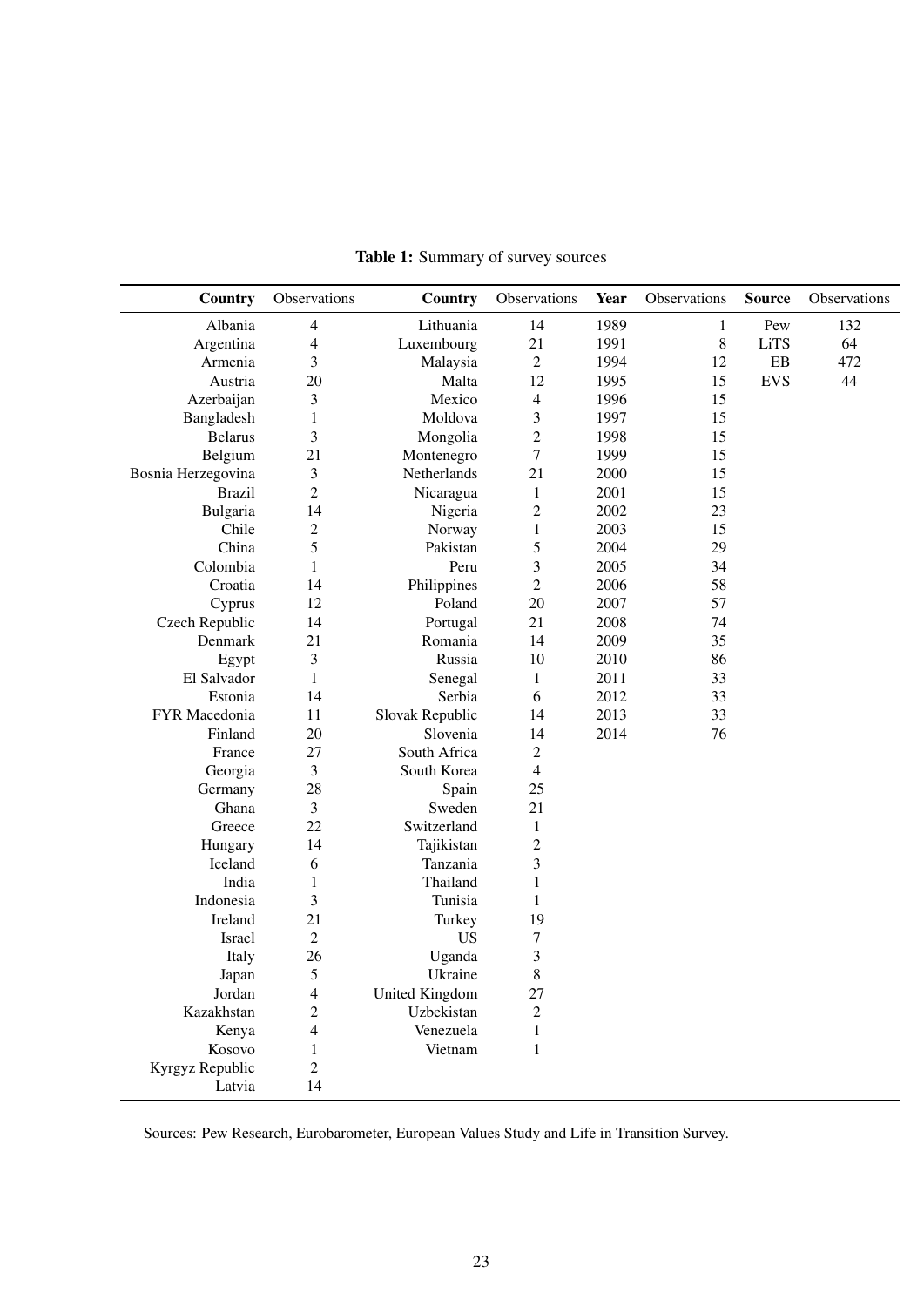<span id="page-24-0"></span>

|                       | Share happy/satisfied |                        | Share happy/satisfied |
|-----------------------|-----------------------|------------------------|-----------------------|
| Iceland               | 97.8                  | Greece                 | 55.2                  |
| Denmark               | 96.7                  | Turkey                 | 54.1                  |
| Norway                | 95.6                  | Nicaragua              | 54.0                  |
| Sweden                | 95.1                  | Albania                | 53.5                  |
| Netherlands           | 94.3                  | Kazakhstan             | 53.5                  |
| Luxembourg            | 92.8                  | Montenegro             | 52.8                  |
| Switzerland           | 92.8                  | Chile                  | 52.0                  |
| Finland               | 92.0                  | Kosovo                 | 51.5                  |
| Ireland               | 88.1                  | South Korea            | 50.5                  |
| Belgium               | 86.8                  | Mongolia               | 49.6                  |
| Austria               | 84.1                  | Bosnia and Herzegovina | 49.3                  |
| Slovenia              | 82.4                  | Azerbaijan             | 49.1                  |
| Malta                 | 82.1                  | Hungary                | 48.7                  |
| Cyprus                | 81.4                  | Romania                | 47.1                  |
| <b>United Kingdom</b> | 81.3                  | Malaysia               | 46.0                  |
| Czech Republic        | 77.1                  | India                  | 44.0                  |
| Germany               | 74.9                  | Peru                   | 43.0                  |
| Spain                 | 74.7                  | Serbia                 | 43.0                  |
| France                | 74.2                  | Armenia                | 42.7                  |
| Venezuela             | 74.0                  | Moldova                | 42.2                  |
| Tajikistan            | 72.3                  | Japan                  | 41.8                  |
| Israel                | 72.0                  | South Africa           | 41.0                  |
| Estonia               | 71.8                  | Georgia                | 39.1                  |
| Mexico                | 71.0                  | Indonesia              | 38.0                  |
| Uzbekistan            | 69.7                  | Bulgaria               | 38.0                  |
| <b>Belarus</b>        | 69.4                  | Nigeria                | 36.5                  |
| <b>Brazil</b>         | 69.0                  | Thailand               | 36.0                  |
| Italy                 | 67.5                  | China                  | 35.2                  |
| Slovak Republic       | 67.3                  | Senegal                | 35.0                  |
| Croatia               | 67.2                  | Philippines            | 34.5                  |
| El Salvador           | 66.0                  | Bangladesh             | 34.0                  |
| Colombia              | 64.0                  | <b>Russia</b>          | 33.8                  |
| Vietnam               | 64.0                  | Pakistan               | 31.4                  |
| Latvia                | 61.8                  | <b>Ukraine</b>         | 31.0                  |
| Poland                | 61.5                  | Tunisia                | 30.0                  |
| <b>United States</b>  | 61.4                  | Jordan                 | 27.3                  |
| FYR Macedonia         | 59.9                  | Ghana                  | 19.3                  |
| Argentina             | 59.5                  | Egypt                  | 15.7                  |
| Lithuania             | 58.4                  | Uganda                 | 14.7                  |
| Portugal              | 57.5                  | Kenya                  | 14.3                  |
| Kyrgyz Republic       | 56.0                  | Tanzania               | 11.3                  |

Table 2: Ranking of countries by satisfaction

Sources: Pew Research, Eurobarometer, European Values Study and Life in Transition Survey. Note: Satisfaction rates are averaged across surveys and time to arrive at a single summary measure.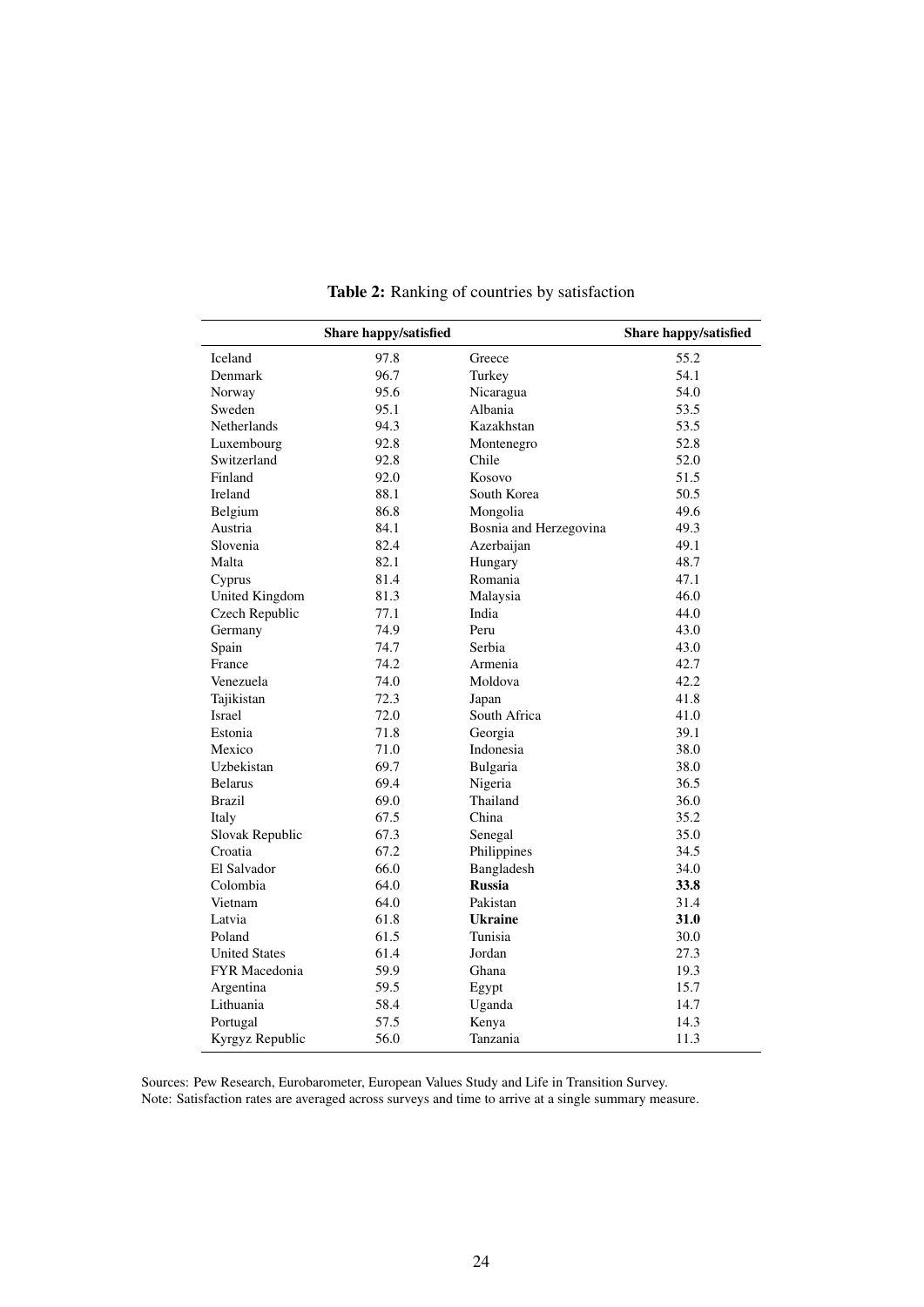<span id="page-25-0"></span>

| <b>Outcome variable: Per cent satisfied</b> |               |               |               |            |             |  |  |
|---------------------------------------------|---------------|---------------|---------------|------------|-------------|--|--|
|                                             | (1)           | (2)           | (3)           | (4)        | (5)         |  |  |
|                                             | All countries | All countries | All countries | EE only    | Non-EE only |  |  |
| log PPP GDP per capita                      | $14.16***$    | 13.87***      | $10.57***$    | $27.22***$ | 35.42***    |  |  |
|                                             | (1.662)       | (2.923)       | (2.470)       | (8.060)    | (7.465)     |  |  |
| EE economy                                  | $-10.44***$   | $-10.34***$   | $-7.208**$    |            |             |  |  |
|                                             | (3.506)       | (3.344)       | (2.936)       |            |             |  |  |
| Life expectancy                             |               | 0.0549        | 0.236         | 0.461      | $-1.233$    |  |  |
|                                             |               | (0.364)       | (0.302)       | (1.249)    | (0.866)     |  |  |
| Share Orthodox                              |               |               | $-19.02***$   |            |             |  |  |
|                                             |               |               | (4.566)       |            |             |  |  |
| Survey controls                             |               |               |               |            |             |  |  |
| Year fixed effects                          |               |               |               |            |             |  |  |
| Country fixed effects                       |               |               |               | √          |             |  |  |
|                                             |               |               |               |            |             |  |  |
| Constant                                    | $-94.98***$   | $-96.07***$   | $-83.70***$   | $-254.8*$  | $-193.9**$  |  |  |
|                                             | (17.25)       | (16.40)       | (15.37)       | (126.4)    | (88.19)     |  |  |
| <b>Observations</b>                         | 709           | 709           | 702           | 210        | 499         |  |  |
| R-squared                                   | 0.716         | 0.716         | 0.765         | 0.926      | 0.949       |  |  |

Table 3: Panel analysis of happiness gap

Source: Pew Research, Eurobarometer, European Values Study, Life in Transition Survey, IMF WEO, World Bank and World Religion Database.

Note: Standard errors are in parentheses, clustered at country level. Significance levels: \*  $p < 0.1$ , \*\*  $p < 0.05$ , \*\*\*  $p < 0.01$ .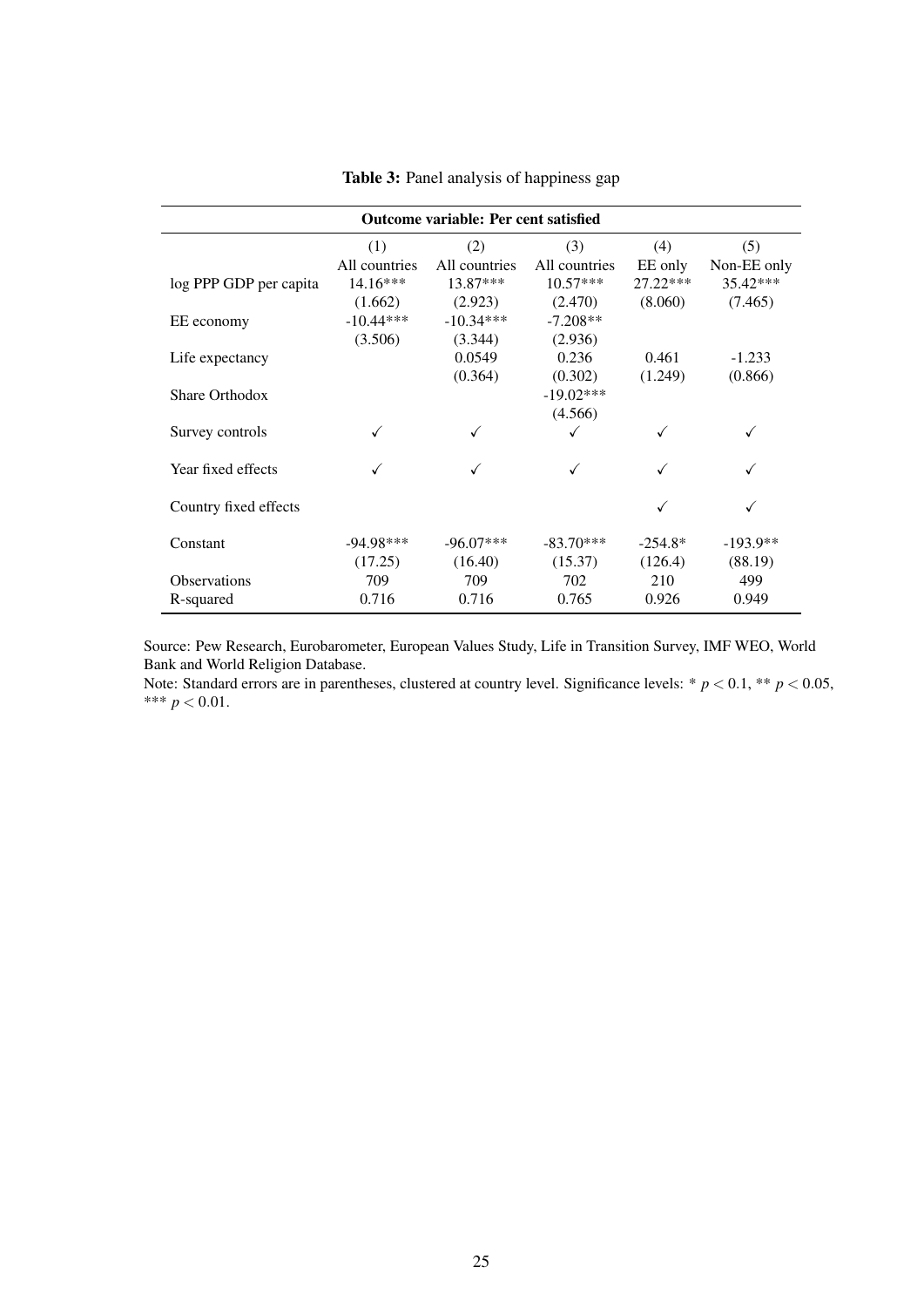|                                                     | (1)                | (2)                | (3)                | (4)                |
|-----------------------------------------------------|--------------------|--------------------|--------------------|--------------------|
|                                                     | Per cent satisfied | Per cent satisfied | Per cent satisfied | Per cent satisfied |
| log PPP GDP per capita                              | $10.14***$         | 5.787**            | $10.86***$         | $7.100***$         |
|                                                     | (2.387)            | (2.589)            | (3.289)            | (2.561)            |
| EE economy                                          | $-7.314**$         | $-4.774$           | $-7.716**$         | $-5.296*$          |
|                                                     | (2.934)            | (2.878)            | (3.415)            | (2.892)            |
| Life expectancy                                     | 0.297              | 0.305              | 0.270              | 0.219              |
|                                                     | (0.294)            | (0.274)            | (0.381)            | (0.273)            |
| <b>Share Eastern Orthodox</b>                       | $-18.83***$        | $-15.32***$        | $-22.64***$        | $-15.37***$        |
|                                                     | (4.602)            | (4.438)            | (5.578)            | (4.270)            |
| Corruption perception index                         |                    | $0.253***$         |                    |                    |
|                                                     |                    | (0.0793)           |                    |                    |
| Doing Business, average DTF of selected regulations |                    |                    | $-0.0943$          |                    |
|                                                     |                    |                    | (0.155)            |                    |
| Government effectiveness (WGI)                      |                    |                    |                    | 15.19***           |
|                                                     |                    |                    |                    | (3.692)            |
| Regulatory quality (WGI)                            |                    |                    |                    | $-5.485$           |
|                                                     |                    |                    |                    | (4.591)            |
| Rule of law (WGI)                                   |                    |                    |                    | $-5.736$           |
|                                                     |                    |                    |                    | (4.983)            |
| Survey controls                                     | ✓                  |                    |                    |                    |
| Year fixed effects                                  |                    |                    |                    | ✓                  |
| Constant                                            | $-70.28***$        | $-43.72***$        | $-70.31***$        | $-41.12**$         |
|                                                     | (13.92)            | (16.12)            | (16.88)            | (19.94)            |
| Observations                                        | 620                | 620                | 455                | 624                |
| R-squared                                           | 0.758              | 0.775              | 0.718              | 0.774              |

Table 4: Life satisfaction and the quality of governmen<sup>t</sup>

Sources: Pew Research, Eurobarometer, European Values Study, Life in Transition Survey, IMF WEO, World Development Indicators, World Religion Database, World Bank's *DoingBusiness* reports and World Governance Indicators (WGI).

<span id="page-26-0"></span>Note: Standard errors are in parentheses, clustered at country level. Significance levels: \* *<sup>p</sup>* <sup>&</sup>lt; <sup>0</sup>.1, \*\* *<sup>p</sup>* <sup>&</sup>lt; <sup>0</sup>.05, \*\*\* *<sup>p</sup>* <sup>&</sup>lt; <sup>0</sup>.01.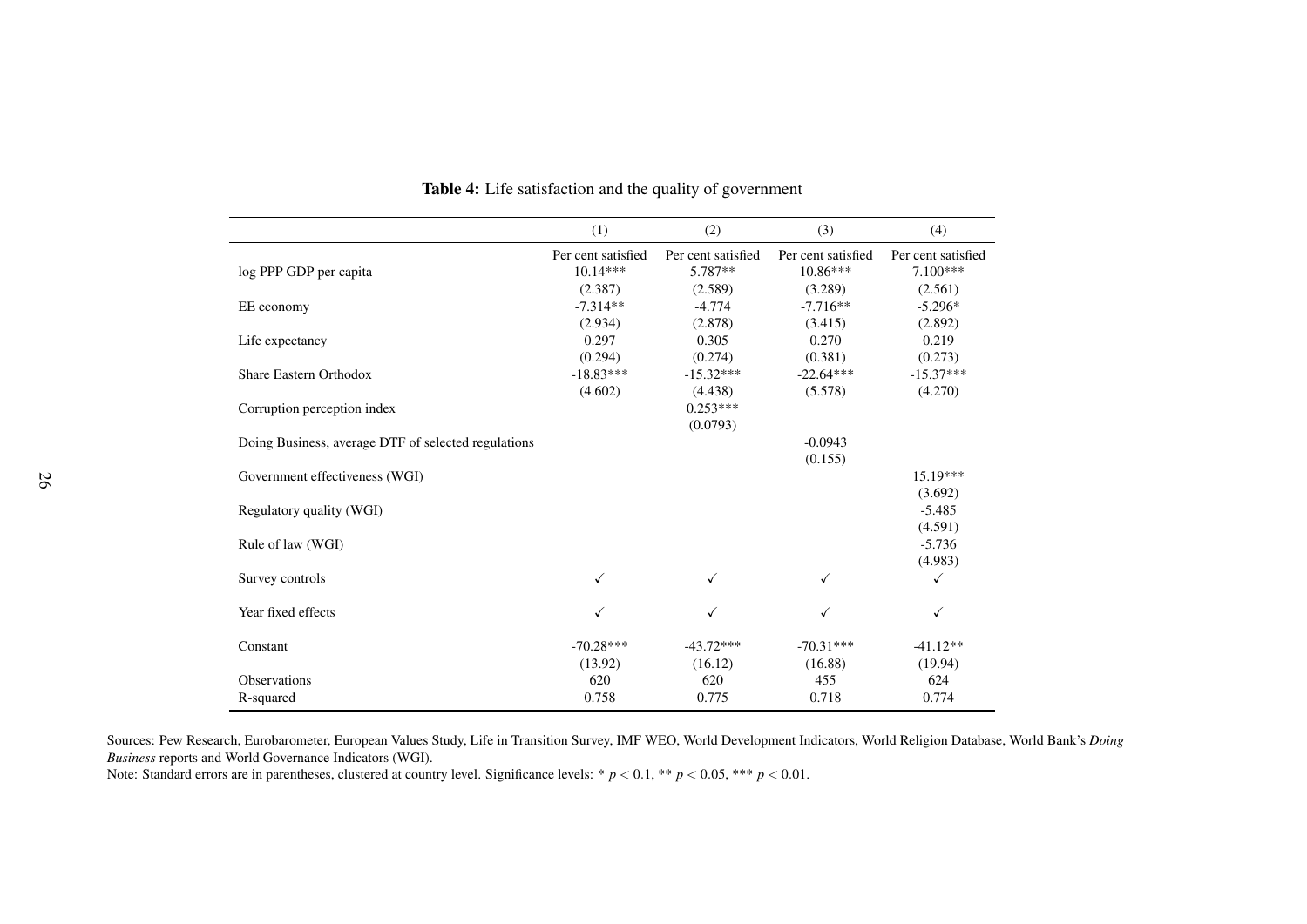<span id="page-27-0"></span>

|                                | (1)<br>Satisfaction   | (2)<br>Satisfaction    | (3)<br>Satisfaction    | (4)<br>Satisfaction    | (5)<br>Satisfaction    | (6)<br>Satisfaction    |
|--------------------------------|-----------------------|------------------------|------------------------|------------------------|------------------------|------------------------|
| log PPP GDP per capita         | $-0.169$<br>(3.734)   |                        |                        |                        |                        |                        |
| EE economy                     | $-20.97**$<br>(9.219) |                        |                        |                        |                        |                        |
| Life expectancy                | $-0.682$<br>(0.689)   |                        |                        |                        |                        |                        |
| Share Eastern Orthodox         | $-25.41**$<br>(5.677) |                        |                        |                        |                        |                        |
| Health                         |                       | $0.186***$<br>(0.014)  | $0.178***$<br>(0.013)  | $0.183***$<br>(0.014)  | $0.173***$<br>(0.016)  | $0.171***$<br>(0.016)  |
| Married                        |                       | $0.130***$<br>(0.016)  | $0.132***$<br>(0.018)  | $0.128***$<br>(0.015)  | $0.125***$<br>(0.019)  | $0.122***$<br>(0.018)  |
| Age                            |                       | $-0.025***$<br>(0.003) | $-0.026***$<br>(0.004) | $-0.024***$<br>(0.003) | $-0.025***$<br>(0.003) | $-0.025***$<br>(0.003) |
| Age <sup>2</sup>               |                       | $0.000***$<br>(0.000)  | $0.000***$<br>(0.000)  | $0.000***$<br>(0.000)  | $0.000***$<br>(0.000)  | $0.000***$<br>(0.000)  |
| Male                           |                       | $0.045**$<br>(0.021)   | $0.046*$<br>(0.023)    | $0.044*$<br>(0.022)    | 0.033<br>(0.020)       | 0.035<br>(0.022)       |
| Secondary education            |                       | 0.023<br>(0.052)       | 0.039<br>(0.052)       | 0.030<br>(0.051)       | 0.042<br>(0.048)       | 0.044<br>(0.047)       |
| Some post-sec education        |                       | 0.040<br>(0.057)       | 0.065<br>(0.055)       | 0.041<br>(0.055)       | 0.061<br>(0.054)       | 0.058<br>(0.053)       |
| University or more             |                       | $0.100*$<br>(0.054)    | $0.130**$<br>(0.052)   | $0.119**$<br>(0.052)   | $0.113**$<br>(0.052)   | $0.124**$<br>(0.051)   |
| Income                         |                       | $0.217***$<br>(0.012)  | $0.215***$<br>(0.013)  | $0.212***$<br>(0.012)  | $0.202***$<br>(0.013)  | $0.199***$<br>(0.013)  |
| Employed                       |                       | 0.023<br>(0.022)       | 0.017<br>(0.027)       | 0.027<br>(0.022)       | 0.026<br>(0.023)       | 0.028<br>(0.023)       |
| Father's education             |                       | $-0.001$<br>(0.004)    | $-0.000$<br>(0.004)    | $-0.001$<br>(0.004)    | $-0.002$<br>(0.004)    | $-0.002$<br>(0.004)    |
| Affected by war                |                       | $-0.008$<br>(0.022)    | $-0.016$<br>(0.023)    | $-0.004$<br>(0.022)    | $-0.002$<br>(0.025)    | 0.001<br>(0.025)       |
| Eastern Europe                 |                       | $-0.457***$<br>(0.123) | $-0.445***$<br>(0.128) | $-0.392***$<br>(0.119) | $-0.406***$<br>(0.103) | $-0.361***$<br>(0.100) |
| Corruption, subjective         |                       |                        | $-0.029$<br>(0.032)    |                        |                        |                        |
| Effort/intelligence            |                       |                        |                        | $0.211***$<br>(0.043)  |                        | $0.150***$<br>(0.043)  |
| Government performance         |                       |                        |                        |                        | $0.208***$<br>(0.025)  | $0.198***$<br>(0.026)  |
| PSU geographic characteristics |                       | $\checkmark$           | $\checkmark$           | $\checkmark$           | $\checkmark$           | $\checkmark$           |
| Observations<br>$R^2$          | 34<br>0.551           | 24836<br>0.224         | 21069<br>0.226         | 23629<br>0.226         | 22165<br>0.248         | 21253<br>0.249         |

Table 5: Individual results with LiTS 2010 data

Sources: see text.

Note: Column (1) replicates the specification in column (3) in Table [3](#page-25-0) using the LiTS 2010 data only. Columns (2)-(6): Dependent variable is constructed from answer to the following question: 'All things considered, I am satisfied with my life as a whole', coded on a scale of 1 (strongly disagree) to 5 (strongly agree). OLS - Coefficients are reported. Standard errors are clustered at the country level. PSU geographic characteristics include latitude, longitude and altitude. Significance levels: \* *p* < 0.1, \*\* *p* < 0.05, \*\*\* *p* < 0.01.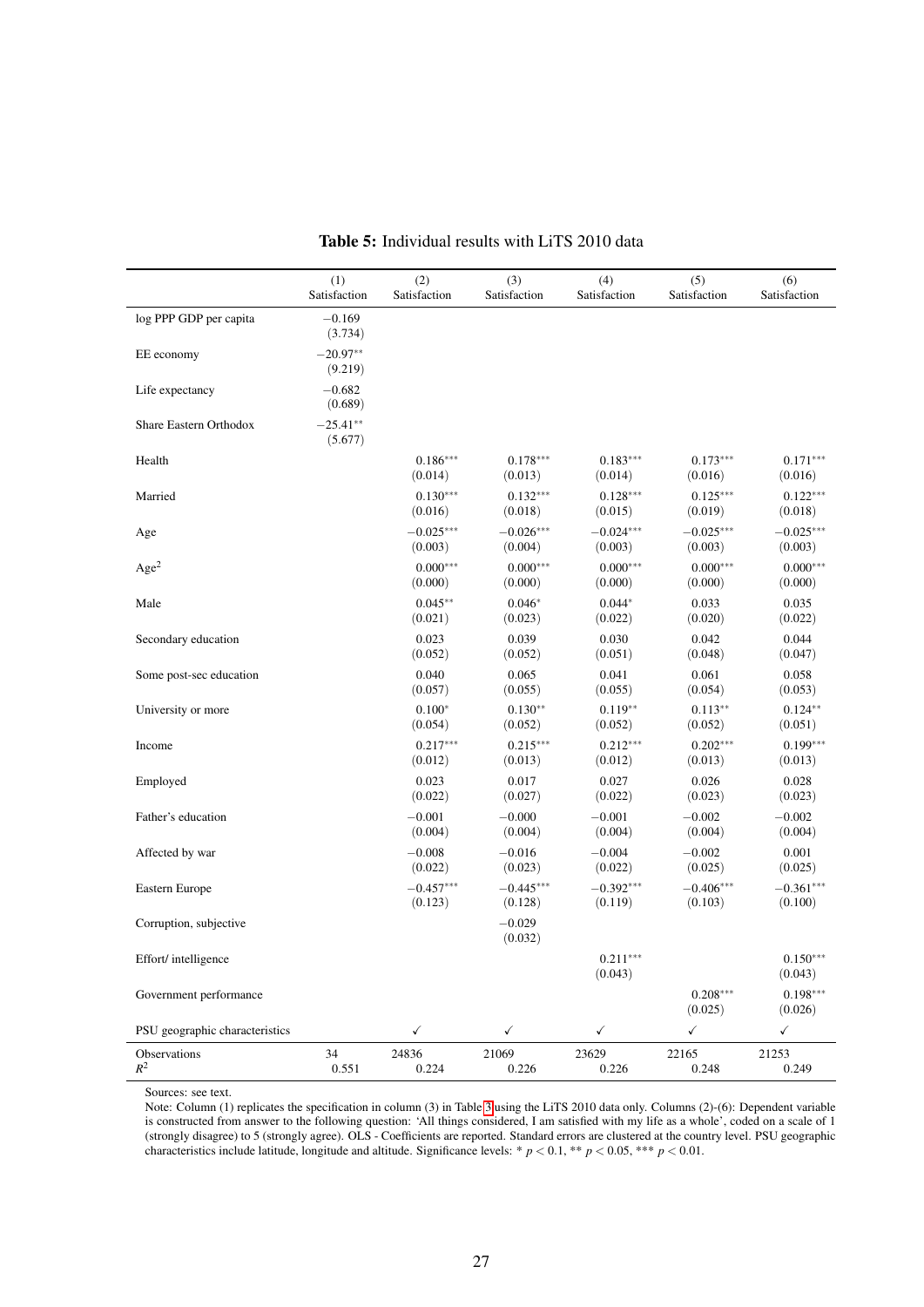<span id="page-28-0"></span>

|                                | (1)               | (2)                 | (3)                   | (4)                   | (5)                   |
|--------------------------------|-------------------|---------------------|-----------------------|-----------------------|-----------------------|
|                                | Life satisfaction | Life satisfaction   | Life satisfaction     | Life satisfaction     | Life satisfaction     |
| Health                         | $0.180***$        | $0.170***$          | $0.178***$            | $0.172***$            | $0.169***$            |
|                                | (0.017)           | (0.015)             | (0.017)               | (0.019)               | (0.019)               |
| Married                        | $0.126***$        | $0.124***$          | $0.124***$            | $0.121***$            | $0.119***$            |
|                                | (0.019)           | (0.022)             | (0.019)               | (0.022)               | (0.022)               |
| Age                            | $-0.021***$       | $-0.021***$         | $-0.020***$           | $-0.021***$           | $-0.020***$           |
|                                | (0.003)           | (0.003)             | (0.003)               | (0.003)               | (0.003)               |
| Age <sup>2</sup>               | $0.000***$        | $0.000***$          | $0.000***$            | $0.000***$            | $0.000***$            |
|                                | (0.000)           | (0.000)             | (0.000)               | (0.000)               | (0.000)               |
| Male                           | $0.055***$        | $0.058**$           | $0.054**$             | $0.039*$              | $0.041*$              |
|                                | (0.021)           | (0.024)             | (0.023)               | (0.021)               | (0.022)               |
| Secondary education            | 0.012             | 0.025               | 0.020                 | 0.025                 | 0.027                 |
|                                | (0.052)           | (0.052)             | (0.052)               | (0.047)               | (0.047)               |
| Some post-sec education        | 0.021             | 0.043               | 0.023                 | 0.039                 | 0.036                 |
|                                | (0.058)           | (0.056)             | (0.058)               | (0.056)               | (0.056)               |
| University or more             | 0.092             | $0.124**$           | $0.114**$             | $0.109*$              | $0.121**$             |
|                                | (0.055)           | (0.053)             | (0.055)               | (0.054)               | (0.054)               |
| Income                         | $0.235***$        | $0.235***$          | $0.230***$            | $0.220***$            | $0.218***$            |
|                                | (0.010)           | (0.010)             | (0.010)               | (0.011)               | (0.011)               |
| Employed                       | 0.026             | 0.016               | 0.030                 | 0.030                 | 0.033                 |
|                                | (0.023)           | (0.028)             | (0.023)               | (0.024)               | (0.024)               |
| Father's education             | $-0.004$          | $-0.004$            | $-0.004$              | $-0.005$              | $-0.005$              |
|                                | (0.004)           | (0.004)             | (0.004)               | (0.004)               | (0.004)               |
| Affected by war                | 0.016             | 0.013               | 0.020                 | 0.019                 | 0.022                 |
|                                | (0.023)           | (0.024)             | (0.023)               | (0.028)               | (0.027)               |
| Corruption, subjective         |                   | $-0.038$<br>(0.032) |                       |                       |                       |
| Effort/intelligence            |                   |                     | $0.181***$<br>(0.042) |                       | $0.123***$<br>(0.044) |
| Government performance         |                   |                     |                       | $0.201***$<br>(0.027) | $0.194***$<br>(0.028) |
| PSU geographic characteristics | $\checkmark$      | ✓                   | $\checkmark$          | ✓                     | $\checkmark$          |
| Observations                   | 20649             | 17037               | 19603                 | 18202                 | 17428                 |
| $R^2$                          | 0.189             | 0.186               | 0.190                 | 0.212                 | 0.214                 |

#### Table 6: Individual results with LiTS 2010 data: eastern European countries only

Sources: see text.

Note: Dependent variable is constructed from answer to the following question: 'All things considered, I am satisfied with my life as a whole', coded on a scale of 1 (strongly disagree) to 5 (strongly agree). OLS - Coefficients are reported. Standard errors are clustered at the country level. PSU geographic characteristics include latitude, longitude and altitude. Significance levels: \* *p* < 0.1, \*\* *p* < 0.05, \*\*\* *p* < 0.01.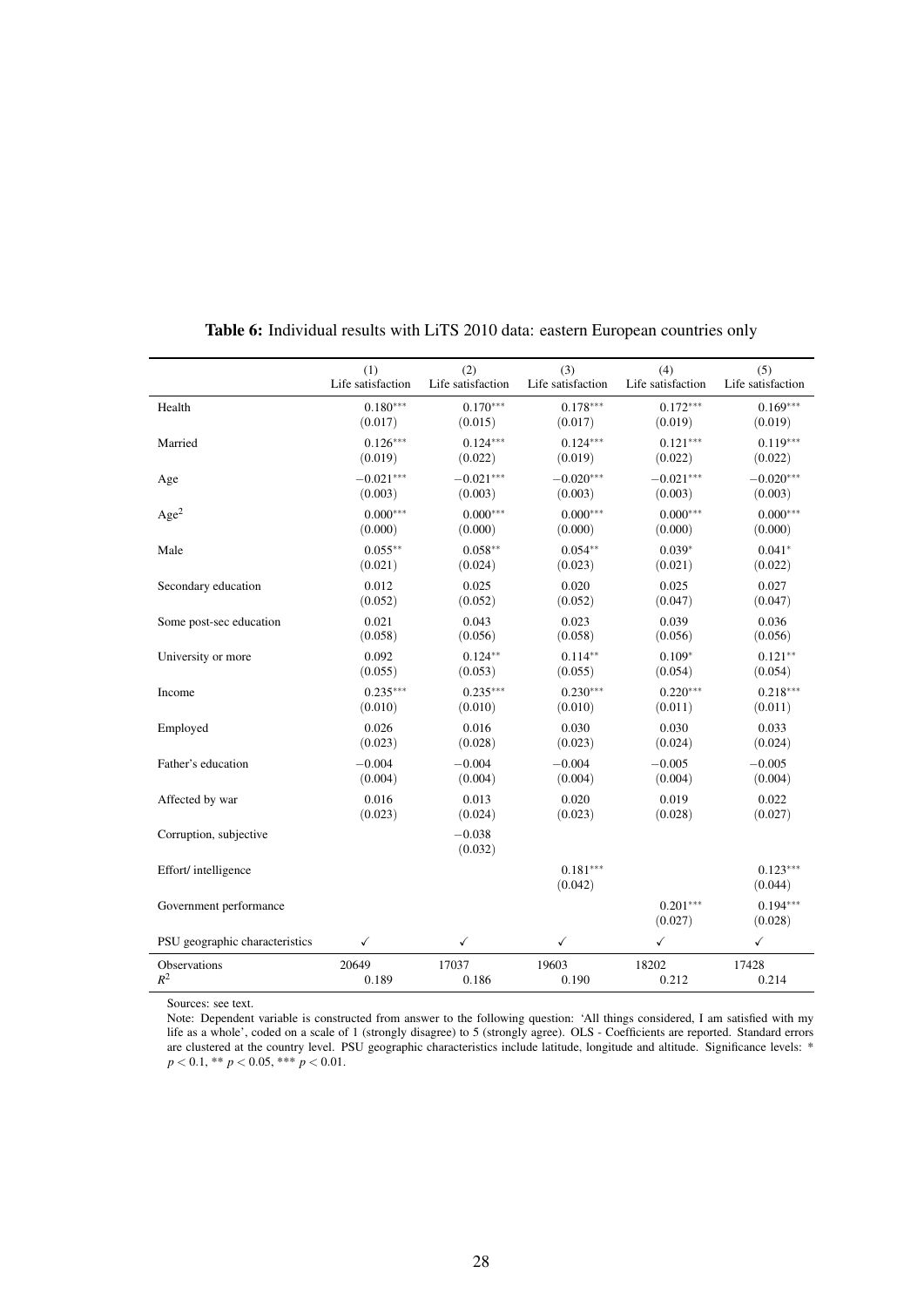<span id="page-29-0"></span>

|                                | (1)               | (2)                 | (3)                   | (4)                   | (5)                   |
|--------------------------------|-------------------|---------------------|-----------------------|-----------------------|-----------------------|
|                                | Life satisfaction | Life satisfaction   | Life satisfaction     | Life satisfaction     | Life satisfaction     |
| Health                         | $0.176***$        | $0.168***$          | $0.170**$             | $0.153**$             | $0.151**$             |
|                                | (0.035)           | (0.034)             | (0.039)               | (0.036)               | (0.039)               |
| Married                        | $0.131***$        | $0.147***$          | $0.126***$            | $0.130***$            | $0.119***$            |
|                                | (0.018)           | (0.014)             | (0.012)               | (0.014)               | (0.013)               |
| Age                            | $-0.032**$        | $-0.034**$          | $-0.033**$            | $-0.032**$            | $-0.034**$            |
|                                | (0.011)           | (0.012)             | (0.011)               | (0.011)               | (0.010)               |
| Age <sup>2</sup>               | $0.000**$         | $0.000**$           | $0.000**$             | $0.000**$             | $0.000**$             |
|                                | (0.000)           | (0.000)             | (0.000)               | (0.000)               | (0.000)               |
| Male                           | 0.030             | 0.031               | 0.028                 | 0.027                 | 0.025                 |
|                                | (0.027)           | (0.032)             | (0.032)               | (0.029)               | (0.037)               |
| Secondary education            | 0.105             | 0.129               | 0.102                 | 0.148                 | 0.144                 |
|                                | (0.112)           | (0.114)             | (0.104)               | (0.108)               | (0.104)               |
| Some post-sec education        | 0.166             | 0.181               | 0.153                 | 0.195                 | 0.183                 |
|                                | (0.129)           | (0.130)             | (0.103)               | (0.112)               | (0.093)               |
| University or more             | 0.173             | 0.195               | 0.180                 | 0.187                 | $0.198*$              |
|                                | (0.125)           | (0.123)             | (0.093)               | (0.114)               | (0.089)               |
| Income                         | $0.140**$         | $0.140**$           | $0.133**$             | $0.130**$             | $0.122**$             |
|                                | (0.037)           | (0.039)             | (0.033)               | (0.038)               | (0.036)               |
| Employed                       | $0.081*$          | $0.090*$            | $0.078**$             | 0.053                 | 0.055                 |
|                                | (0.031)           | (0.036)             | (0.026)               | (0.034)               | (0.031)               |
| Father's education             | 0.007             | 0.009               | 0.005                 | 0.008                 | 0.007                 |
|                                | (0.006)           | (0.006)             | (0.007)               | (0.006)               | (0.007)               |
| Affected by war                | $-0.056$          | $-0.062*$           | $-0.053$              | $-0.050$              | $-0.047$              |
|                                | (0.027)           | (0.026)             | (0.029)               | (0.031)               | (0.035)               |
| Corruption, subjective         |                   | $-0.027$<br>(0.016) |                       |                       |                       |
| Effort/intelligence            |                   |                     | $0.390***$<br>(0.034) |                       | $0.339***$<br>(0.037) |
| Government performance         |                   |                     |                       | $0.199***$<br>(0.018) | $0.178***$<br>(0.019) |
| PSU geographic characteristics | $\checkmark$      | $\checkmark$        | $\checkmark$          | $\checkmark$          | $\checkmark$          |
| Observations                   | 4187              | 4032                | 4026                  | 3963                  | 3825                  |
| $R^2$                          | 0.208             | 0.213               | 0.224                 | 0.230                 | 0.242                 |

#### Table 7: Individual results with LiTS 2010 data: non-eastern European countries only

Sources: see text.

Note: Dependent variable is constructed from answer to the following question: 'All things considered, I am satisfied with my life as a whole', coded on a scale of 1 (strongly disagree) to 5 (strongly agree). OLS - Coefficients are reported. Standard errors are clustered at the country level. PSU geographic characteristics include latitude, longitude and altitude. Significance levels: \* *p* < 0.1, \*\* *p* < 0.05, \*\*\* *p* < 0.01.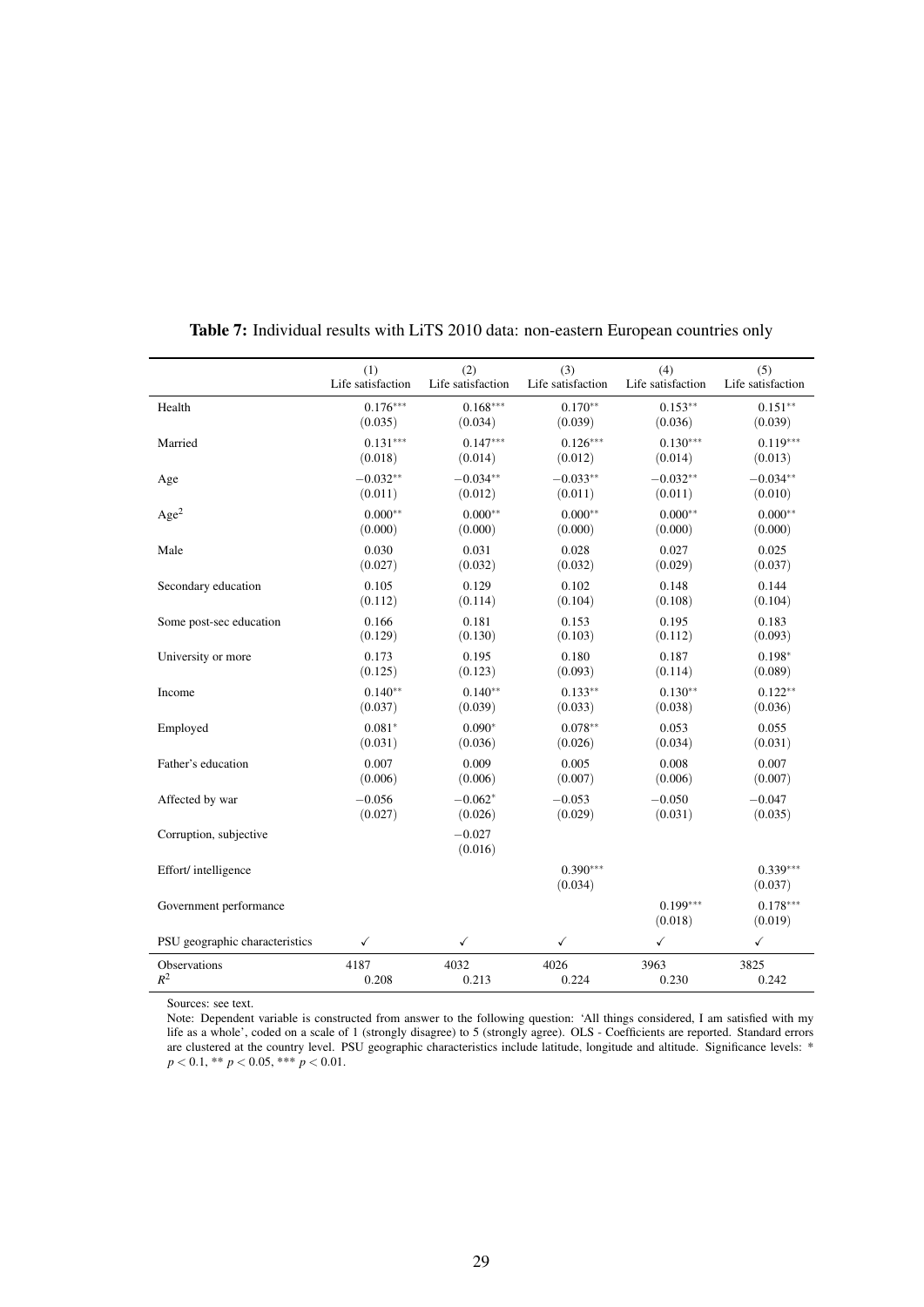<span id="page-30-0"></span>

|                        | (1)                | (2)                | (3)                | (4)                |
|------------------------|--------------------|--------------------|--------------------|--------------------|
|                        | Per cent satisfied | Per cent satisfied | Per cent satisfied | Per cent satisfied |
| log PPP GDP per capita | $12.38***$         | 8.873 ***          | $12.35***$         | $11.23***$         |
|                        | (1.812)            | (2.705)            | (3.494)            | (3.149)            |
| EE economy             | $-12.64***$        | $-7.916**$         | $-8.573*$          | $-5.641$           |
|                        | (3.560)            | (3.125)            | (4.323)            | (4.076)            |
| Life expectancy        |                    | 0.254              |                    | $-0.224$           |
|                        |                    | (0.306)            |                    | (0.423)            |
| Share Orthodox         |                    | $-22.61***$        |                    | $-19.98***$        |
|                        |                    | (5.025)            |                    | (5.477)            |
| Paid bribe             |                    |                    | $-0.110$           | $-0.171$           |
|                        |                    |                    | (0.166)            | (0.183)            |
| Survey controls        |                    | √                  | ✓                  | ✓                  |
|                        |                    |                    |                    |                    |
| Year fixed effects     |                    | √                  | √                  | √                  |
|                        |                    |                    |                    |                    |
| <b>Observations</b>    | 194                | 192                | 139                | 137                |
| R-squared              | 0.625              | 0.694              | 0.594              | 0.657              |

Table 8: Life satisfaction and public-sector corruption: cross-country results

Sources: The sample consists only of the post-2009 waves of Pew, Eurobarometer, and LiTS. Other data sources: IMF WEO, World Development Indicators, World Religion Database, World Bank's *Doing Business* reports, and Transparency International's Global Corruption Barometer.

Note: Standard errors are in parentheses, clustered at country level. Significance levels:  $* p < 0.1$ ,  $**$ *p* < 0.05, \*\*\* *p* < 0.01.